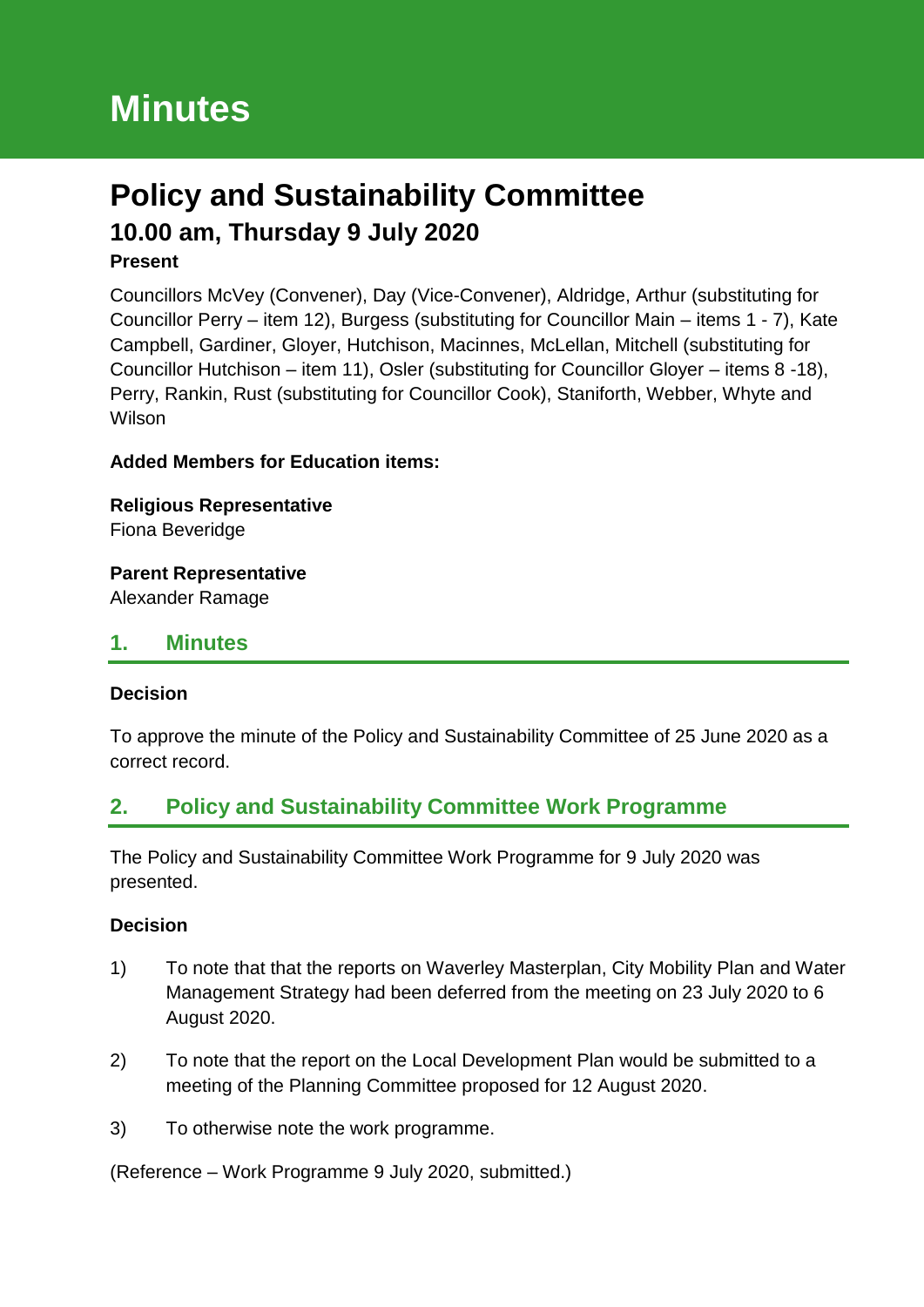# **3. Policy and Sustainability Committee Rolling Actions Log**

Details were provided of the outstanding actions arising from decisions taken by the Committee.

#### **Decision**

- 1) To agree to close the following actions:
	- **Action 10 –** City of Edinburgh Council Motion by Councillor Cameron Small Business Saturday
	- **Action17 –** Neighbourhood Alliance Grant Funding Payment
	- **Action 20 –** COVID-19 Update
	- **Action 22(5) –** Decisions Taken under Delegated Power and Operational Decision Making - Covid-19
	- **Action 23(1)**  Revenue Budget 2020/21 Update
- 2) To otherwise note the Rolling Actions Log.

(Reference – Rolling Actions Log, submitted.)

# **4. Edinburgh Climate Commission**

#### **a) Presentation by Edinburgh Climate Commission**

Sam Gardner, Jamie Brogan and Kaisie Rayner of the Edinburgh Climate Commission were in attendance and presented the Commission's recommendations for a green economic recovery. They set out the key messages in the report together with the priorities for 2020 and indicated that it was an ambitious programme which would require a great deal of work over the coming months.

They outlined the principles that had embedded the work of the Commission which they felt should guide the action going forward. They presented the Commissions recommendations and welcomed engagement with Councillors over the summer.

#### **b) Report by the Chief Executive**

Details were provided on the publication of the Edinburgh Climate Commission's recommendations for a green economic recovery. The work by the Commission had been brought forward early in light of the Coronavirus crisis in order to make timely recommendations for the city in support of a green economic recovery.

#### **Decision**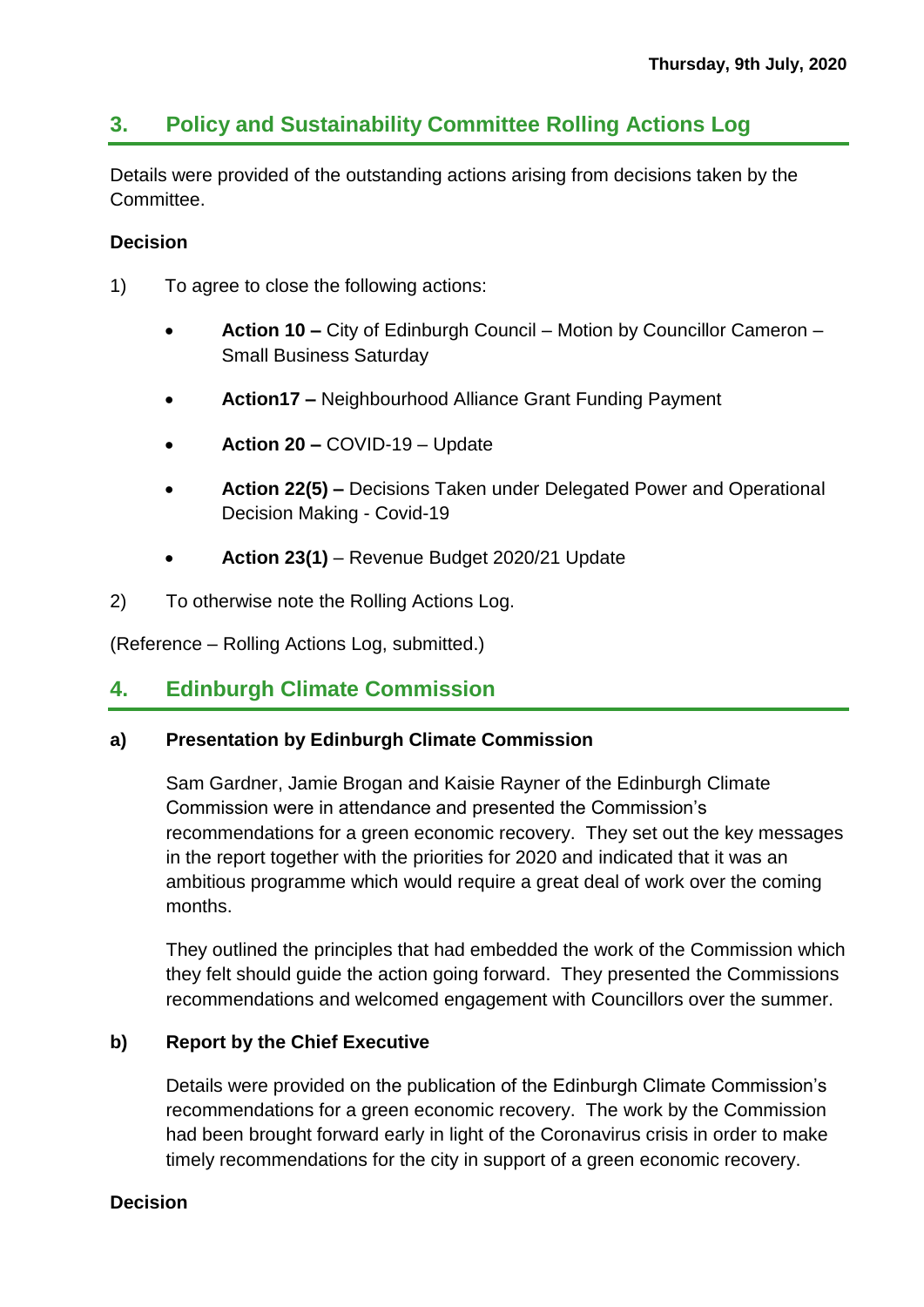- 1) To note the presentation to Committee by the Chair of the Edinburgh Climate Commission on its recommendations for a green economic recovery in Edinburgh.
- 2) To agree that the Commission's report would be submitted to the Adaptation and Renewal All Party Oversight Group (APOG), and that an initial response from the Council would be brought to Committee on 23 July 2020.
- 3) To note that the Chair of the Commission had offered to attend future political group meetings as appropriate, to discuss the recommendations in more depth.

(References – Policy and Sustainability Committee, 28 May 2020 (item 4); report by the Chief Executive, submitted.)

# **5. Homelessness Services – Use of Temporary Accommodation**

Details were provided on the additional temporary accommodation that the Council had been required to secure since the beginning of lockdown to meet public health objectives and manage a lack of throughput into all forms of settled accommodation, to fulfil its statutory duties to homeless people. Some of this additional accommodation had been part funded by the Scottish Government but there had been no confirmation that this funding would extend beyond 30 June 2020.

### **Motion**

- 1) To note the increased use of temporary accommodation during the Covid-19 pandemic.
- 2) To note the increased cost of temporary accommodation during the Covid-19 pandemic.
- 3) To request a further report to be presented by the end of August 2020 updating on the financial implications of responding to the COVID-19 pandemic in relation to temporary accommodation.
- moved by Councillor McVey, seconded by Councillor Day

# **Amendment 1**

To add to the motion by Councillor McVey:

4) Requests that the further report includes a detailed breakdown of the additional costs of providing Temporary Accommodation as part of the public health response to Covid-19 crisis along with the proposed exit strategy agreed with partners, financial support available from the Scottish Government post 30 June and any forward plan the Council is making for estimated costs post any additional funding.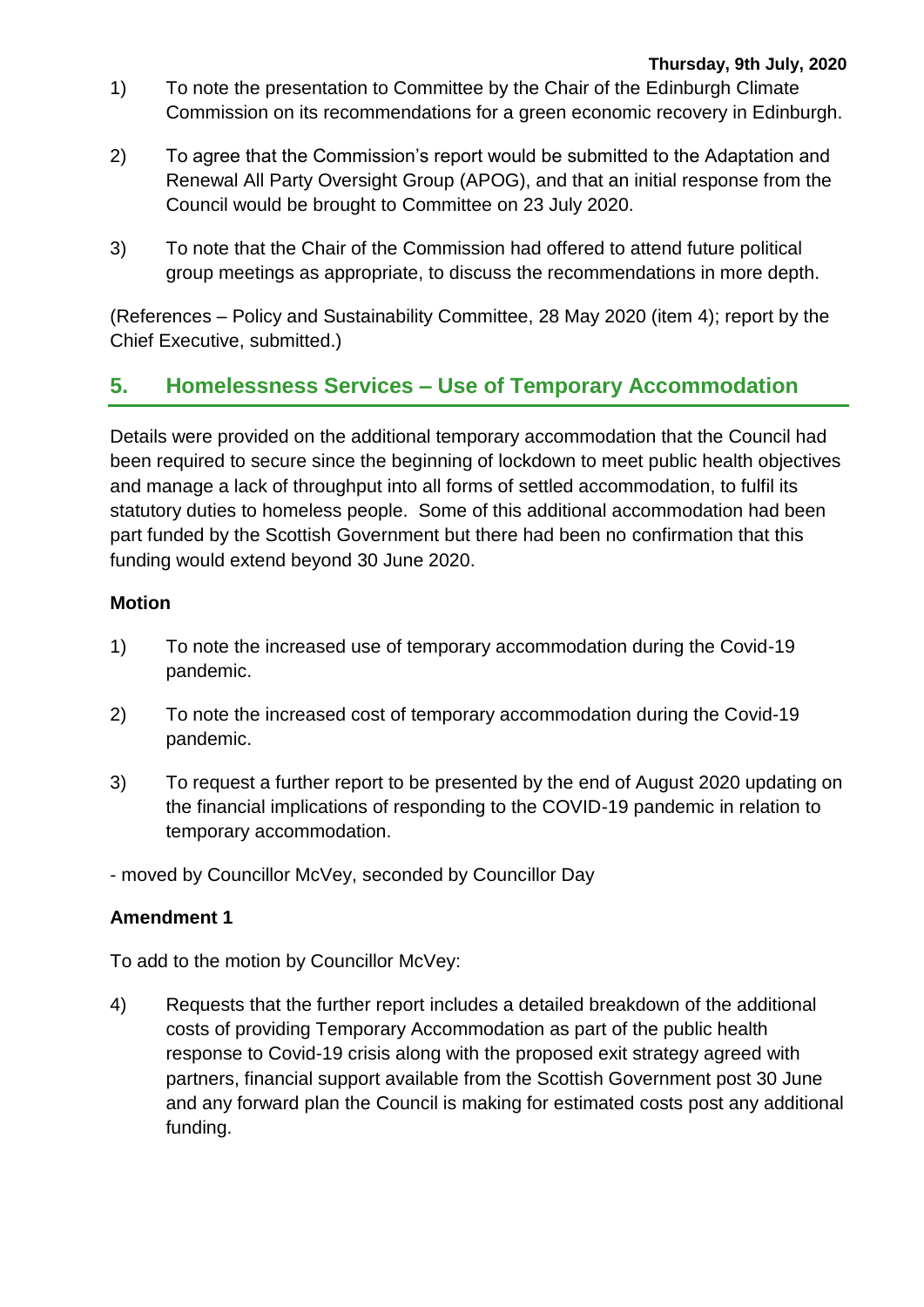- 5) That these estimated additional costs are communicated to the Scottish Government directly and via COSLA without delay in order that full funding can be sought.
- moved by Councillor Whyte, seconded by Councillor Webber

#### **Amendment 2**

1) In the motion by Councillor McVey, to renumber existing 3) as 4), and insert a new 3) as follows:

agrees that option 4.7.1, of immediately stopping provision of temporary accommodation post-covid, is not an acceptable option, and therefore agrees to rule it out, and that any options which come forward at a later date should explore the extent and the timetable for ongoing support;

2) To insert at the end of (renumbered) 4):

and agrees that this report will also set out a detailed and costed plan to target short stay holiday accommodation for conversion into homes, including for use as temporary accommodation for homeless people.

- moved by Councillor Staniforth, seconded by Councillor Aldridge

In accordance with Standing Order 19(12), the whole of Amendment 1 and Amendment 2 as adjusted, were accepted as addendums to the motion.

#### **Decision**

To approve the following adjusted motion by Councillor McVey:

- 1) To note the increased use of temporary accommodation during the Covid-19 pandemic.
- 2) To note the increased cost of temporary accommodation during the Covid-19 pandemic.
- 3) To agree that option 4.7.1, of immediately stopping provision of temporary accommodation post-covid, was not an acceptable option, and therefore to agree to rule it out, accepting this would require additional identified resources and would take legal advice in regard to achieving this aim, and that any options which came forward at a later date should explore the extent and the timetable for ongoing support.
- 4) To request a further report to be presented by the end of August 2020 updating on the financial implications of responding to the COVID-19 pandemic in relation to temporary accommodation and agree that this report would also set out a detailed and costed plan to target short stay holiday accommodation for conversion into homes, including for use as temporary accommodation for homeless people.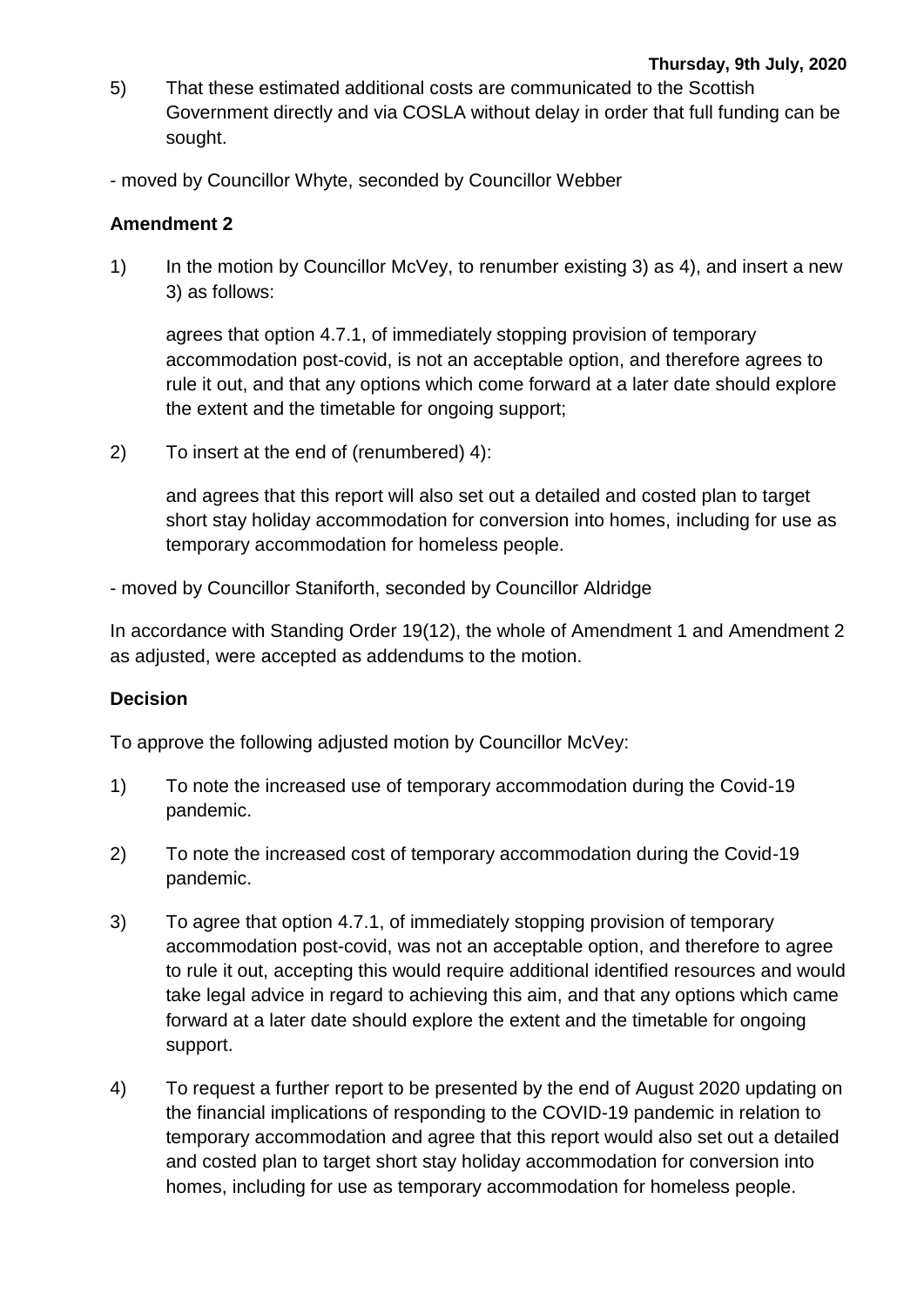- 5) To request that the further report include a detailed breakdown of the additional costs of providing Temporary Accommodation as part of the public health response to Covid-19 crisis along with the proposed exit strategy agreed with partners, financial support available from the Scottish Government post 30 June and any forward plan the Council was making for estimated costs post any additional funding.
- 6) That these estimated additional costs be communicated to the Scottish Government directly and via COSLA without delay in order that full funding could be sought.

(Reference – report by the Executive Director for Communities and Families, submitted.)

# **6. Community Centres Re-opening**

#### **a) Deputation – Jack Kane Centre Management Committee**

A written deputation was presented on behalf of Jack Kane Centre Management Committee.

The deputation expressed concern that the report to the Committee at no point highlighted the many wonderful aspects of the fruitful partnership that the charity had with the CEC and felt that it painted a rather bleak picture. They felt that it failed to:

- 1. Highlight the income generation whereby over numerous years totals over £2 million has been raised
- 2. Celebrate the social and economic benefits to the wider learning community including schools
- 3. Focus on the economic investment this charity has carried out in upgrading the internals and the fabric of the building
- 4. Draw attention to our centres work being viewed as models of excellence within CEC reports
- 5. Underline that this partnership ensures that we share and invest in a joint asset which assists the CEC to carry out its objectives to the constituents of the City of Edinburgh.

The deputation asked for controlled access for a small number of staff to deploy charitable and essential resources. The benefits of this controlled and restricted access would mean that they could enhance their service delivery to some vulnerable children and families, whilst laying plans to offer a summer road map whereby referred/nominated children and young people might have increased learning provision which would undoubtedly assist with their transition back to school or further career pathways.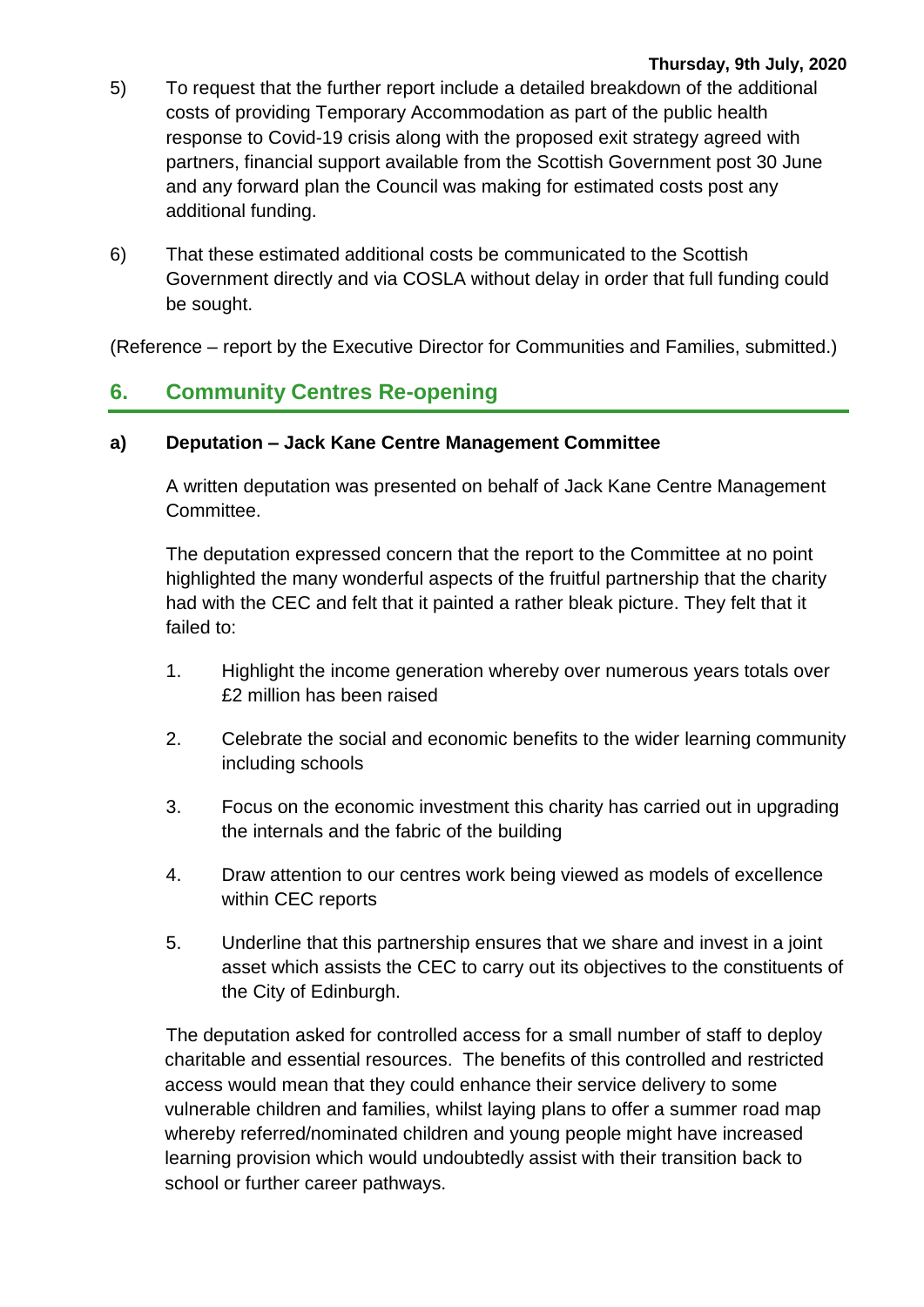Details were provided of some of the significant resource challenges to be considered in reopening community centres, in the context of competing pressures to reopen (and maintain the opening) of other buildings such as schools together with proposals for the next steps.

#### **Motion**

- 1) To note the challenges involved in reopening community centres.
- 2) To approve the activity that sought to engage with community centre Management Committees.
- 3) To note the requirement for some community centres to be utilised as alternative accommodation for the contingency plan for the 50% model for schools returning in August.
- 4) To agree that further details on the reopening of community centres be included in the wider action plans which would emerge from the Adaptation and Renewal workstream on Operations and Services.
- 5) To recognise the significant work carried out by community groups across the Capital supporting young, vulnerable and elderly people and, for example, enabling food distribution. To recognise too that for some community groups having access to a community centre building was important, for example to:
	- a) check the condition of buildings that may be in need of repair, allow access to other services for example police officers; where there had been incidents of criminal damage or antisocial behaviour
	- b) access equipment and items which were in storage but may be needed to resume activity external to the centres but in line with Scottish Government Guidance;
	- c) use outdoor spaces to carry out activities to support their communities within Scottish Government guidance, for example in community gardens;
	- d) note that many community centres had created their own policy and procedure documents in relation to health and safety, cleaning regimes and designation of a responsible person, and that they were willing to take on responsibility for these functions themselves to ensure that limited access was in line with public health requirements;
	- e) request that officers continue to consider requests for access, including to enable use of outdoor space, and put in place a process for requests to be considered and actioned, including clarity on the legal responsibility for ensuring that health and safety processes were followed.

- moved by Councillor McVey, seconded by Councillor Day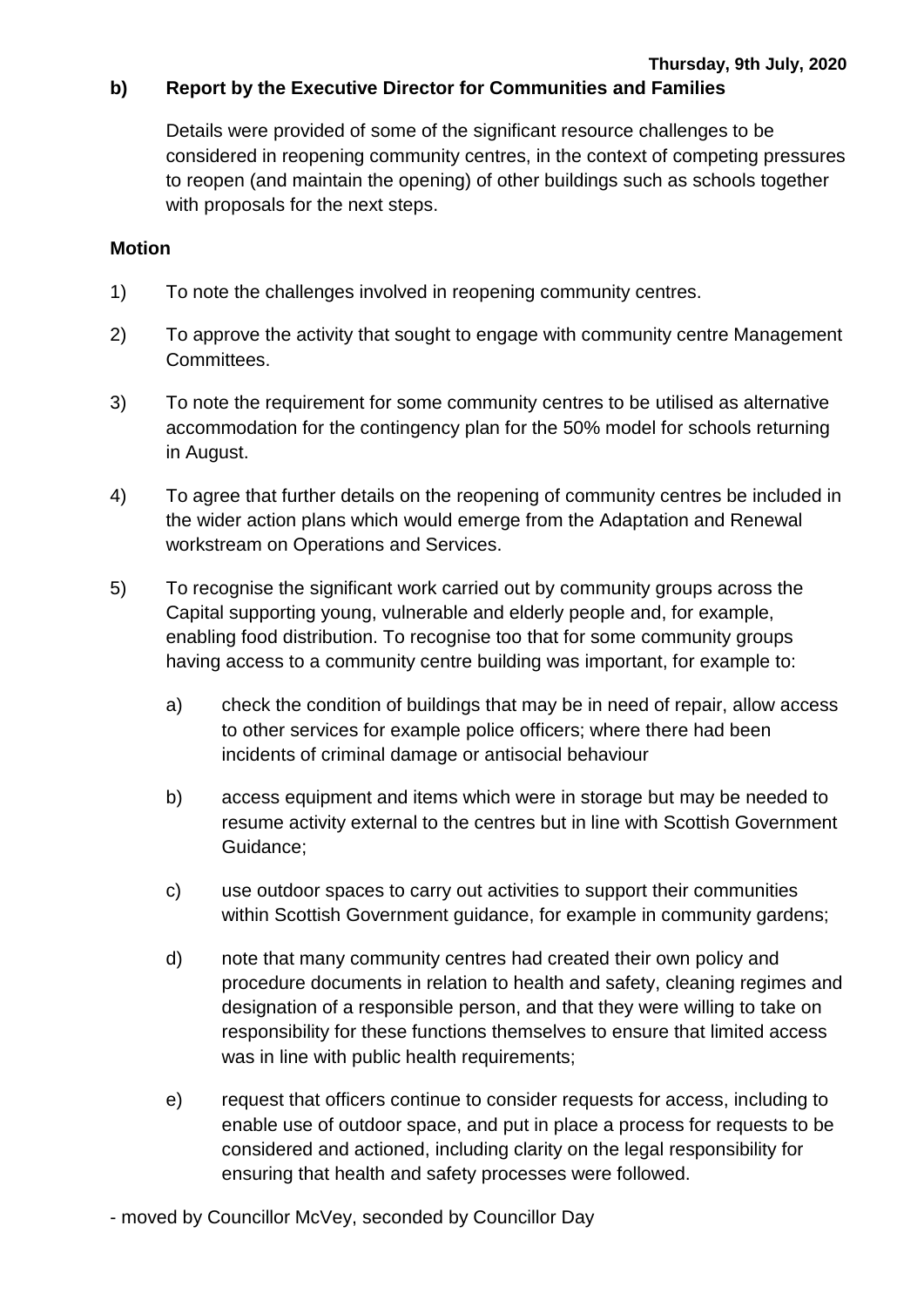#### **Amendment 1**

- 1) Thanks the Community Centre Management Teams (CCMTs) and volunteers across the city for their work throughout Covid-19 in delivering much needed services to their communities, without being able to access their Community Centres.
- 2) Notes that Community Centres have been closed through the Covid-19 Pandemic, and that the alternative arrangement put in place by the Council for Community Centre Management Teams to deliver much needed community services, such as food parcels, have in some cases been unsatisfactory, leading in some cases to vandalism and theft of property used in the delivery of these voluntary services.
- 3) Notes implications for staff resources of preparing to and reopen community centres as outlined in the report, that some community centres are able and willing to take on some or all of this work and that restricted opening of Community Centres may be acceptable and helpful to CCMTs.
- 4) Notes that no information has been forthcoming as to which if any community centres are being considered as additional accommodation for schools as part of a contingency plan for 50% capacity planning.
- 5) Agrees that officers will work with the Community Centre Management Teams of the Jack Kane, Sandy's - in Craigmillar and Magdalene Community Centres to provide access their community centres in July on an agreed restricted basis to support community projects, and requests a further report be brought in August with options for opening other community centres including opening dates.

- moved by Councillor Staniforth, seconded by Councillor Main

#### **Amendment 2**

- 1) To note the challenges involved in reopening community centres.
- 2) To approve the activity that sought to engage with community centre Management Committees with a view to enabling them to offer a full or partial service in line with their wishes.
- 3) To note the requirement for some community centres to be utilised as alternative accommodation for the contingency plan for the 50% model for schools returning in August.
- 4) To agree that further details on the reopening of community centres be included in the wider action plans which would emerge from the Adaptation and Renewal workstream on Operations and Services.

- moved by Councillor Aldridge, seconded by Councillor Gloyer

In accordance with Standing Order 19(12), Amendments 1 and 2 were adjusted and accepted as addendums to the motion.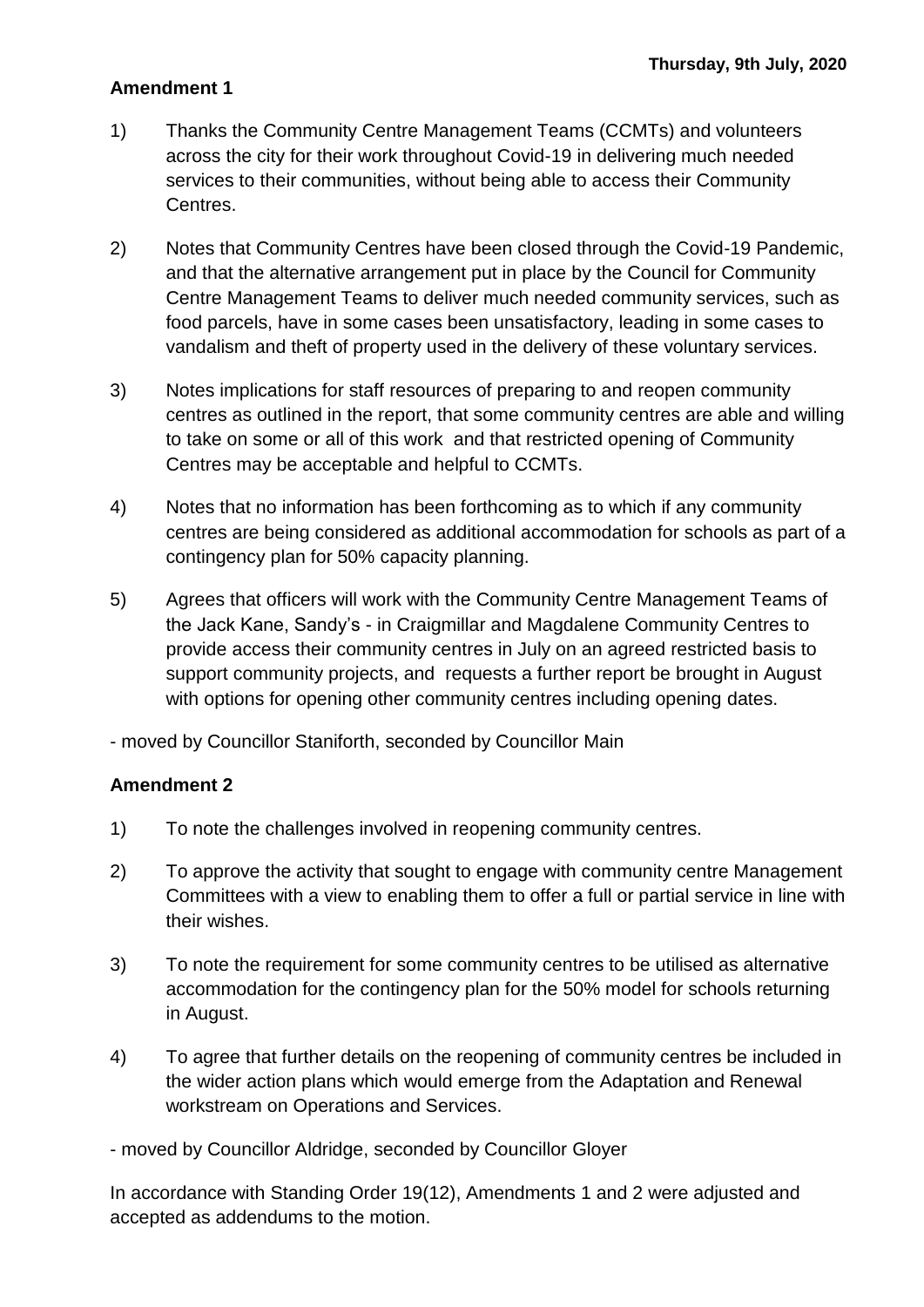### **Decision**

To approve the following adjusted motion by Councillor McVey:

- 1) To note the challenges involved in reopening community centres.
- 2) To approve the activity that sought to engage with community centre Management Committees with a view to enabling them to offer a full or partial service in line with their wishes subject to public health and legal requirements being met and notwithstanding any need for space to ensure pupils' return to school.
- 3) To note the requirement for some community centres to be utilised as alternative accommodation for the contingency plan for the 50% model for schools returning in August.
- 4) To agree that further details on the reopening of community centres be included in the wider action plans which would emerge from the Adaptation and Renewal workstream on Operations and Services.
- 5) To recognise the significant work carried out by community groups across the Capital supporting young, vulnerable and elderly people and, for example, enabling food distribution. To recognise too that for some community groups having access to a community centre building was important, for example to:
	- a) check the condition of buildings that may be in need of repair, allow access to other services for example police officers where there had been incidents of criminal damage or antisocial behaviour;
	- b) access equipment and items which were in storage but may be needed to resume activity external to the centres but in line with Scottish Government Guidance;
	- c) use outdoor spaces to carry out activities to support their communities within Scottish Government guidance, for example in community gardens;
	- d) note that many community centres had created their own policy and procedure documents in relation to health and safety, cleaning regimes and designation of a responsible person, and that they were willing to take on responsibility for these functions themselves to ensure that limited access was in line with public health requirements;
	- e) request that officers continue to consider requests for access, including to enable use of outdoor space, and put in place a process for requests to be considered and actioned, including clarity on the legal responsibility for ensuring that health and safety processes were followed.
- 6) To thank the Community Centre Management Teams (CCMTs) and volunteers across the city for their work throughout Covid-19 in delivering much needed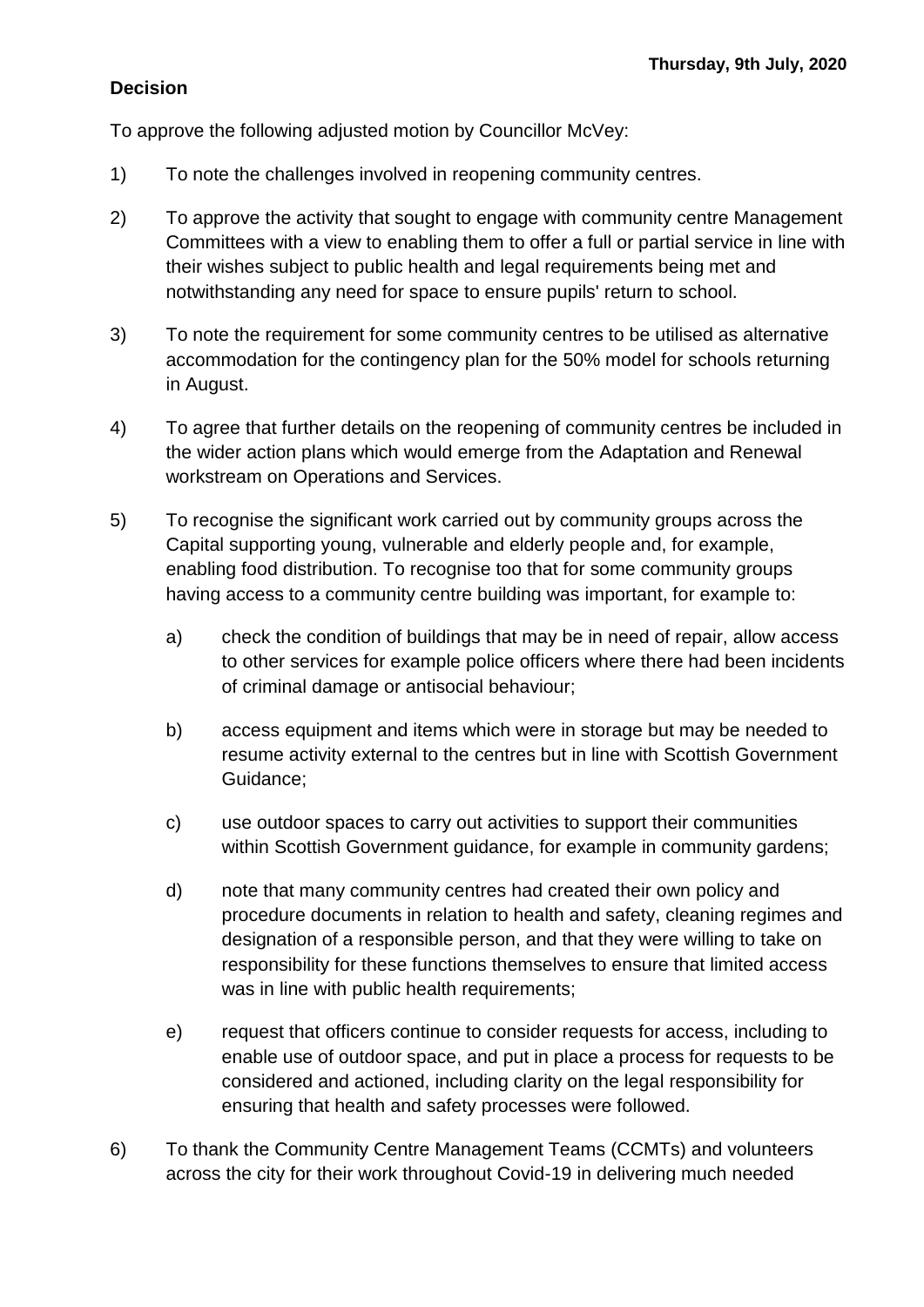services to their communities, without being able to access their Community Centres.

- 7) To note that Community Centres had been closed through the Covid-19 Pandemic, and that the alternative arrangement put in place by the Council for Community Centre Management Teams to deliver much needed community services, such as food parcels, had in some cases been unsatisfactory, leading in some cases to vandalism and theft of property used in the delivery of these voluntary services.
- 8) To note the implications for staff resources of preparing to and reopen community centres as outlined in the report by the Executive Director of Communities and Families, that some community centres were able and willing to take on some or all of this work and that restricted opening of Community Centres might be acceptable and helpful to CCMTs.
- 9) To note that no information had been forthcoming as to which if any community centres were being considered as additional accommodation for schools as part of a contingency plan for 50% capacity planning.
- 10) To agree that officers would work with the Community Centre Management Teams of the Jack Kane, Sandy's - in Craigmillar and Magdalene Community Centres to provide access their community centres in July, subject to public health and legal requirements being met and notwithstanding any needs for space to ensure pupils' return to school, on an agreed restricted basis to support community projects, and request a further report be brought in August with options for opening other community centres including opening dates.

(Reference – report by the Executive Director for Communities and Families, submitted.)

# **7. Schools Re-opening Update**

In response to a motion by Councillor Burgess, an update was provided on a Local Authority Delivery Phasing Plan as required by the Scottish Government of all local authorities in response to the COVID-19 pandemic and the route-map that set out the phased lifting of restrictions. The update set out the steps the Council had taken since 25 June 2020 to reopen schools from 10 August 2020.

# **Motion**

To note the updates for schools re-opening on the 10 August 2020 that would be included in the revised Schools Re-Opening Delivery Phasing Plan which would come to Committee on 23 July 2020.

- moved by Councillor McVey, seconded by Councillor Day

#### **Amendment**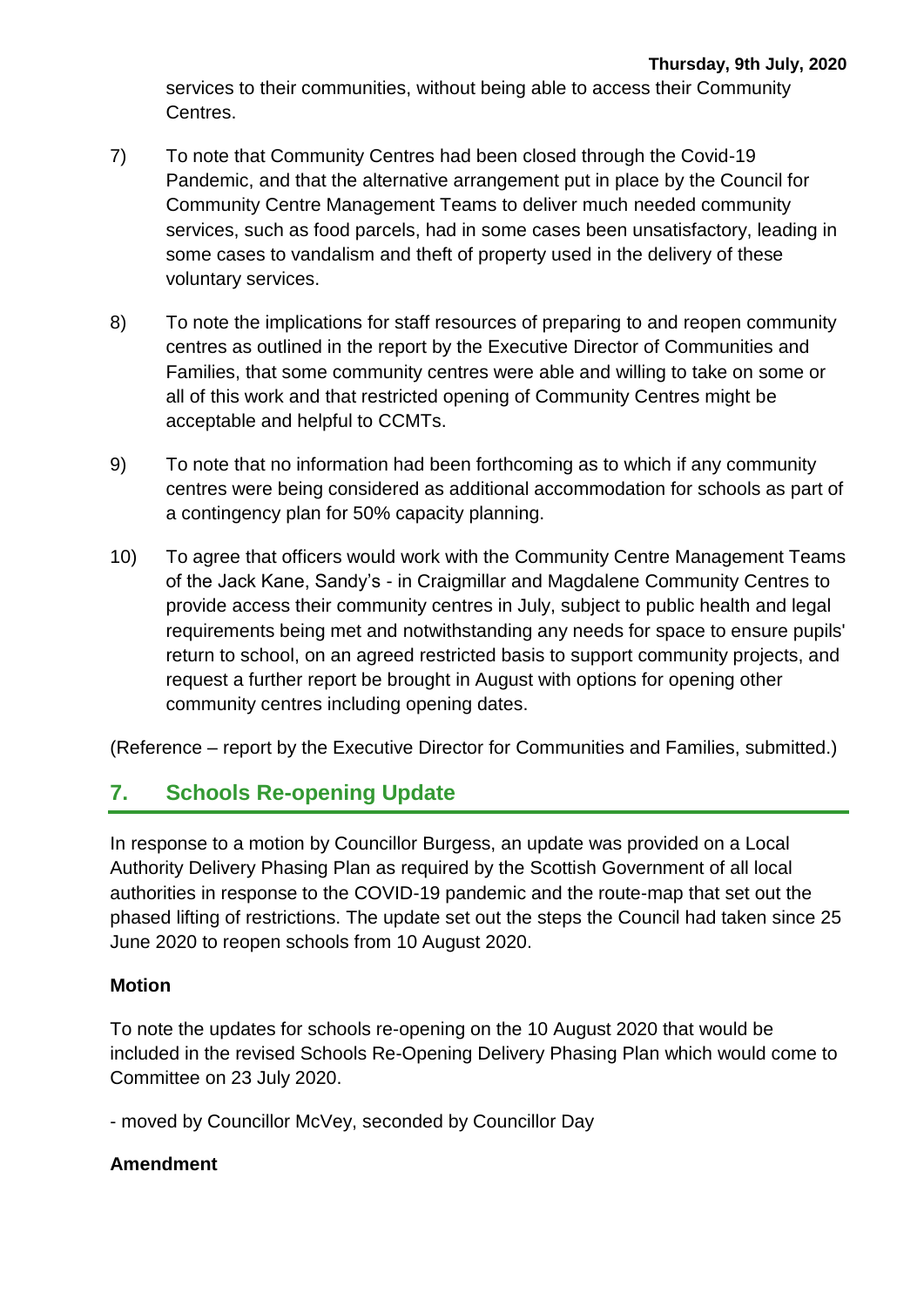- 1) To note the updates for schools re-opening on the 10 August 2020 that would be included in the revised Schools Re-Opening Delivery Phasing Plan which would come to Committee on 23 July 2020.
- 2) To recognise the importance of Out of School/After-School/Breakfast Clubs and other activities that supported young people and their families before or after school, making use of school buildings.
- 3) To understand that these activities would take time to organise, but that it would be highly desirable for them to be available for an assumed return to full time education on 12 August.
- 4) To ask that the Executive Director of Communities and Families set out a clear plan for school lets to support this, and also to review the impact on Early Years settings whose facilities might be required for the 50% contingency planning as soon as possible, and report to Committee on these matters on 23 July 2020.

- moved by Councillor Whyte, seconded by Councillor Webber

In accordance with Standing Order 19(12), the amendment was adjusted and accepted as an addendum to the motion.

# **Decision**

To approve the following adjusted motion by Councillor McVey:

- 1) To note the updates for schools re-opening on the 10 August 2020 that would be included in the revised Schools Re-Opening Delivery Phasing Plan which would come to Committee on 23 July 2020.
- 2) To recognise the importance of Out of School/After-School/Breakfast Clubs and other activities that supported young people and their families before or after school, making use of school buildings.
- 3) To understand that these activities would take time to organise, but that it would be highly desirable for them to be available for an assumed return to full time education on 12 August.
- 4) To note that the Executive Director of Communities and Families would set out a clear plan for school lets to support this, and also to review the impact on Early Years settings whose facilities might be required for the 50% contingency planning as soon as possible, and report to Committee on these matters on 23 July 2020.

(References – Policy and Sustainability Committee of 25 June 2020 (item 5); Act of Council No 20 of 30 June 2020; report by the Executive Director for Communities and Families, submitted.)

# **8. Tourism and Hospitality Sector Recovery Plan – Follow Up**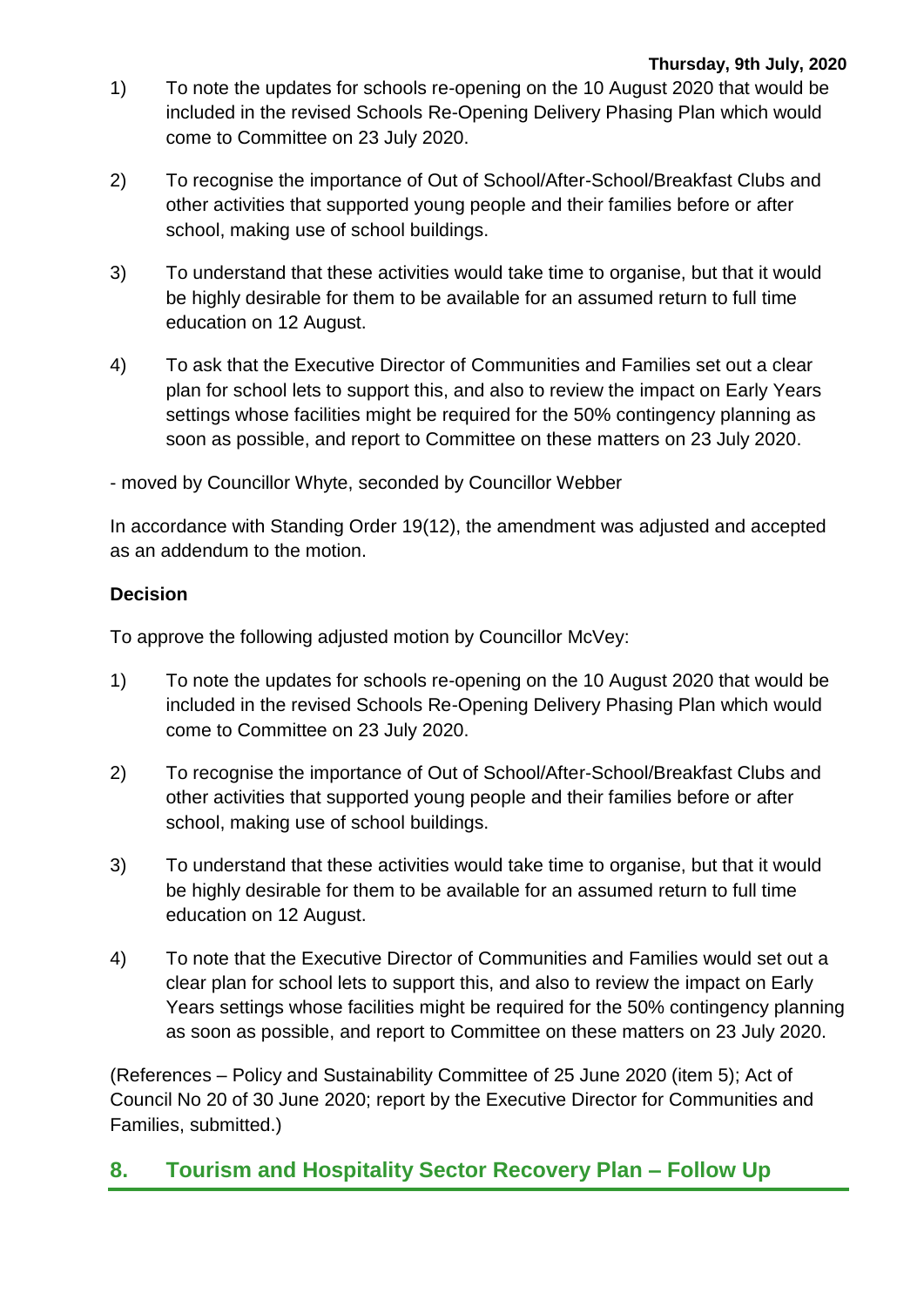An update was provided on the Council's proposed recovery plan which had been developed to support the tourism and hospitality sector.

#### **Motion**

- 1) To approve the transfer of all current staff, assets and liabilities from Marketing Edinburgh Limited to the Council, noting the costs as outlined at paragraph 6.1 of the report by the Executive Director of Place.
- 2) To agree to make a one-off contribution of £55,000 to the tourism and hospitality sector recovery plan, subject to confirmation that the plan activities were aligned to the Council's priority of net zero carbon by 2030.
- 3) To note the importance of Business tourism to the City's hospitality sector and the importance of business tourism in helping many of Edinburgh's sectors access the global market
	- a) To note this would require additional engagement with industry and key partners to fully develop a long-term approach and agree that this should be reported back to Policy and Sustainability Committee, including how the organisational structure would operate throughout the City.
	- b) To agree to work with industry and Scottish Government to secure additional resources for the campaign and provide Council resource if required beyond agreement on any additional resources secured.
	- c) To agree that Council efforts to support the campaign and other industry efforts would promote businesses who operated best practise as living wage employers. Council recognises the importance of hospitality businesses in driving footfall to our local high streets and the support this gives to all businesses across the city and seeks to promote spend in local businesses across all areas of the capital throughout the campaign.
	- d) To welcome the reopening of many hospitality businesses in the City and further welcome the opening of many privately run facilities for the City's benefit, including toilets accessible to the public and note the approach taken by the Licensing Board to ensure establishments opening outside areas followed Scottish Government Guidance relating to toilet provision on-site for customers. To encourage business to sign up to the Community Toilet Scheme and work with Officers to promote use.
- moved by Councillor McVey, seconded by Councillor Day

# **Amendment 1**

1) To agree to make a one-off contribution of £55,000 to the tourism and hospitality sector recovery plan, subject to confirmation that the plan activities were aligned to the Council's priority of net zero carbon by 2030.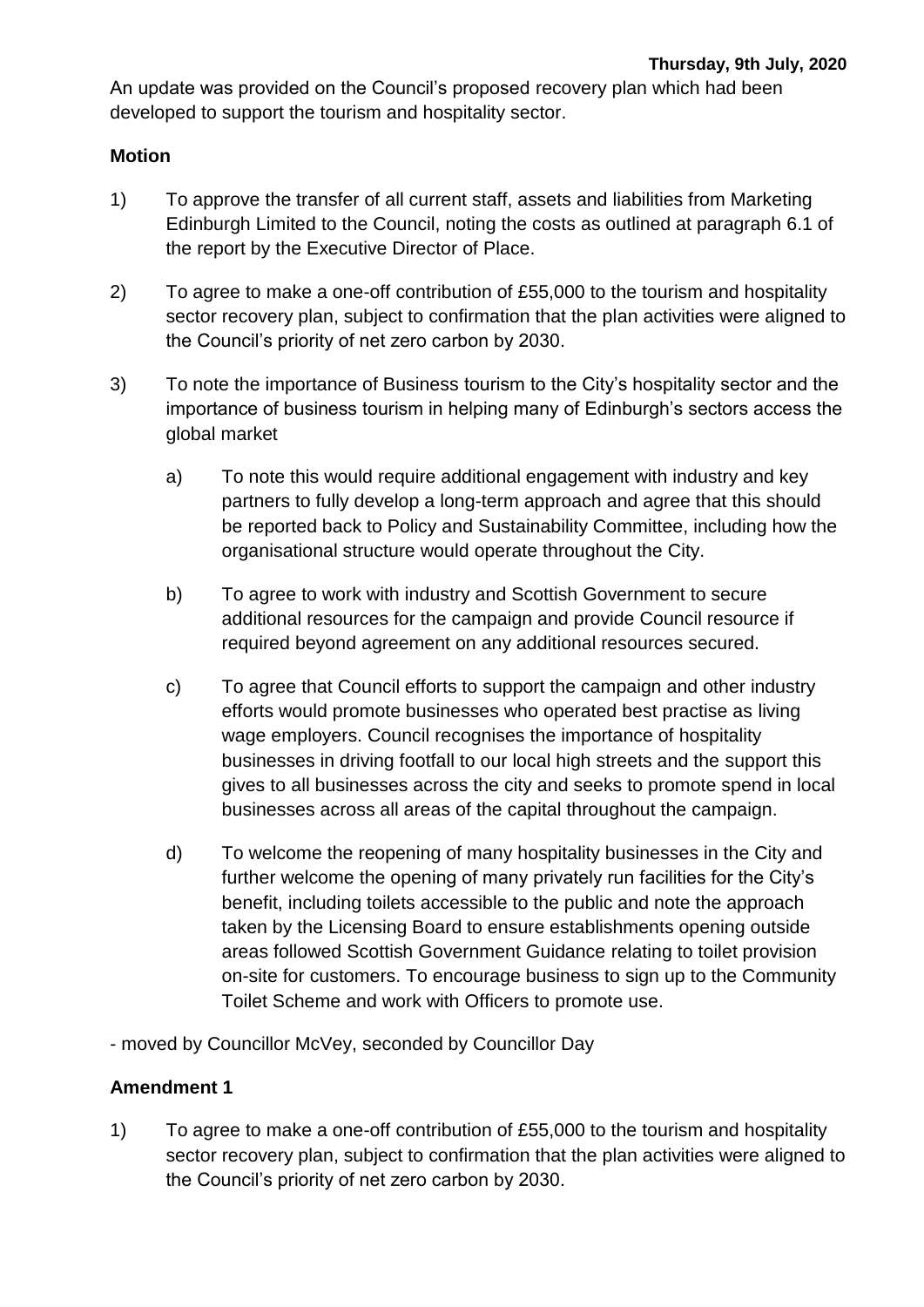- 2) To agree to the transfer of all current staff, assets and liabilities from Marketing Edinburgh Limited to the Council, noting the costs as outlined at paragraph 6.1 of the report by the Executive Director of Place, subject to the following conditions:
	- a) Transfer would take place only after a further report was brought to the Policy and Sustainability Committee in two cycles to detail the liabilities from Marketing Edinburgh Limited which the Council would be accepting.
	- b) Transfer would take place only after the outstanding accounts for Marketing Edinburgh Ltd due on 21 December 2019 were filed with Companies House and provided to the Policy and Sustainability Committee for scrutiny

- moved by Councillor McLellan, seconded by Councillor Whyte.

### **Amendment 2**

- 1) To approve the transfer of all current staff, assets and liabilities from Marketing Edinburgh Limited to the Council, noting the costs as outlined at paragraph 6.1 of the report by the Executive Director of Place.
- 2) To amend recommendation 1.1.2 to read:

"To agree to support the tourism and hospitality sector recovery plan as part of the Adaption and Renewal programme, subject to confirmation that the plan activities are aligned to the Council's priority of net zero carbon by 2030 and a focus on fair work in the recovery."

- moved by Councillor Main, seconded by Councillor Staniforth

In accordance with Standing Order 19(12), Amendment 2 was accepted as an amendment to the motion.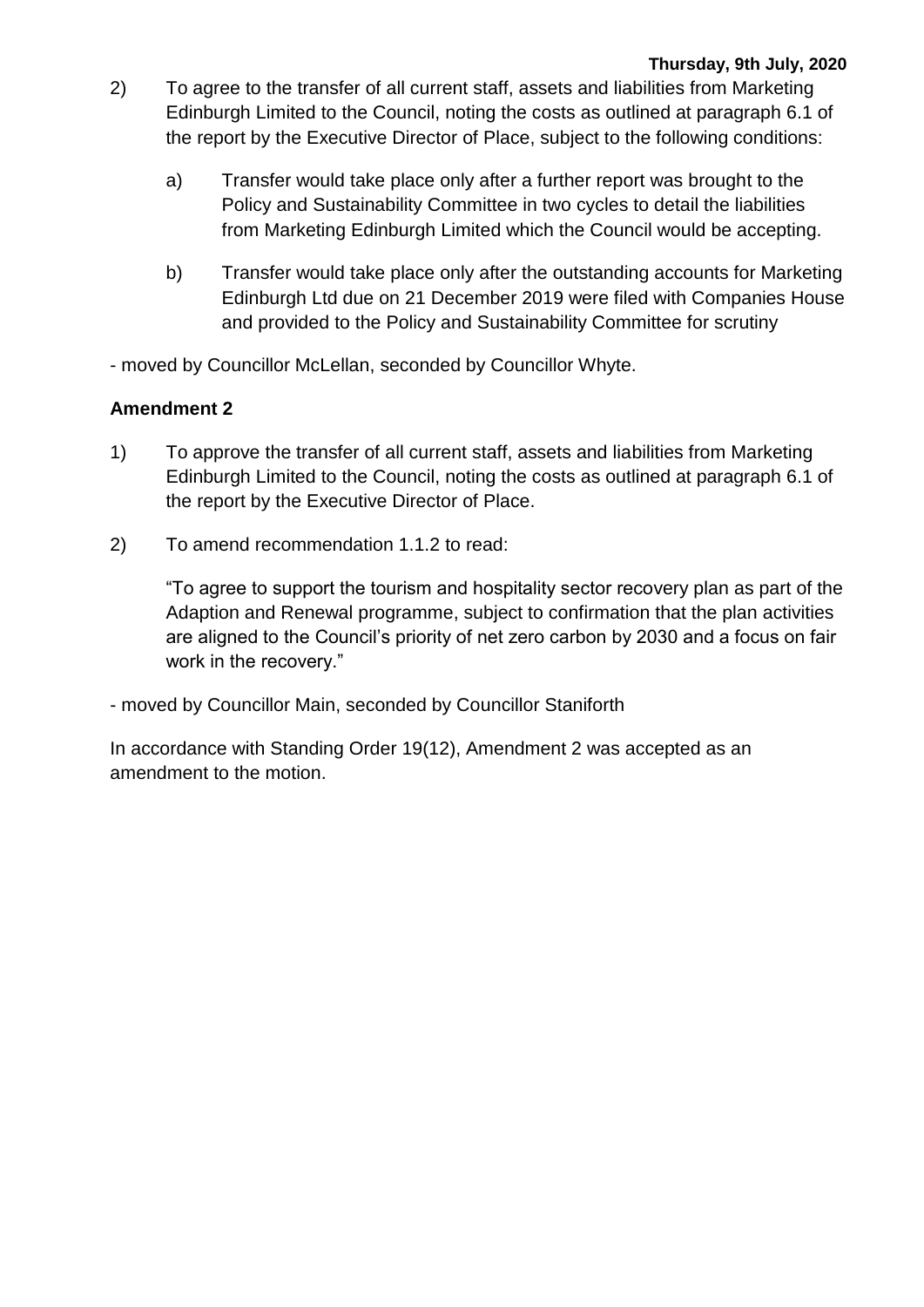### **Voting**

The voting was as follows:

| For the Motion (as adjusted) | $\blacksquare$ | 12 votes |
|------------------------------|----------------|----------|
| For Amendment 1              | -              | 5 votes  |

(For the Motion (as adjusted): Councillors McVey (Convener), Aldridge, Kate Campbell, Day, Gardiner, Macinnes, Main, Osler, Perry, Rankin, Staniforth and Wilson.

For Amendment 1: Councillors Hutchison, McLellan, Rust, Webber and Whyte.)

#### **Decision**

The approve the following adjusted motion by Councillor McVey:

- 1) To approve the transfer of all current staff, assets and liabilities from Marketing Edinburgh Limited to the Council, noting the costs as outlined at paragraph 6.1 of the report by the Executive Director of Place.
- 2) To agree to support the tourism and hospitality sector recovery plan as part of the Adaption and Renewal programme, subject to confirmation that the plan activities were aligned to the Council's priority of net zero carbon by 2030 and a focus on fair work in the recovery.
- 3) To note the importance of Business tourism to the City's hospitality sector and the importance of business tourism in helping many of Edinburgh's sectors access the global market
	- a) To note this would require additional engagement with industry and key partners to fully develop a long-term approach and agree that this should be reported back to Policy and Sustainability Committee, including how the organisational structure would operate throughout the City.
	- b) To agree to work with industry and Scottish Government to secure additional resources for the campaign and provide Council resource if required beyond agreement on any additional resources secured.
	- c) To agree that Council efforts to support the campaign and other industry efforts would promote businesses who operated best practise as living wage employers. Council recognises the importance of hospitality businesses in driving footfall to our local high streets and the support this gives to all businesses across the city and seeks to promote spend in local businesses across all areas of the capital throughout the campaign.
	- d) To welcome the reopening of many hospitality businesses in the City and further welcome the opening of many privately run facilities for the City's benefit, including toilets accessible to the public and note the approach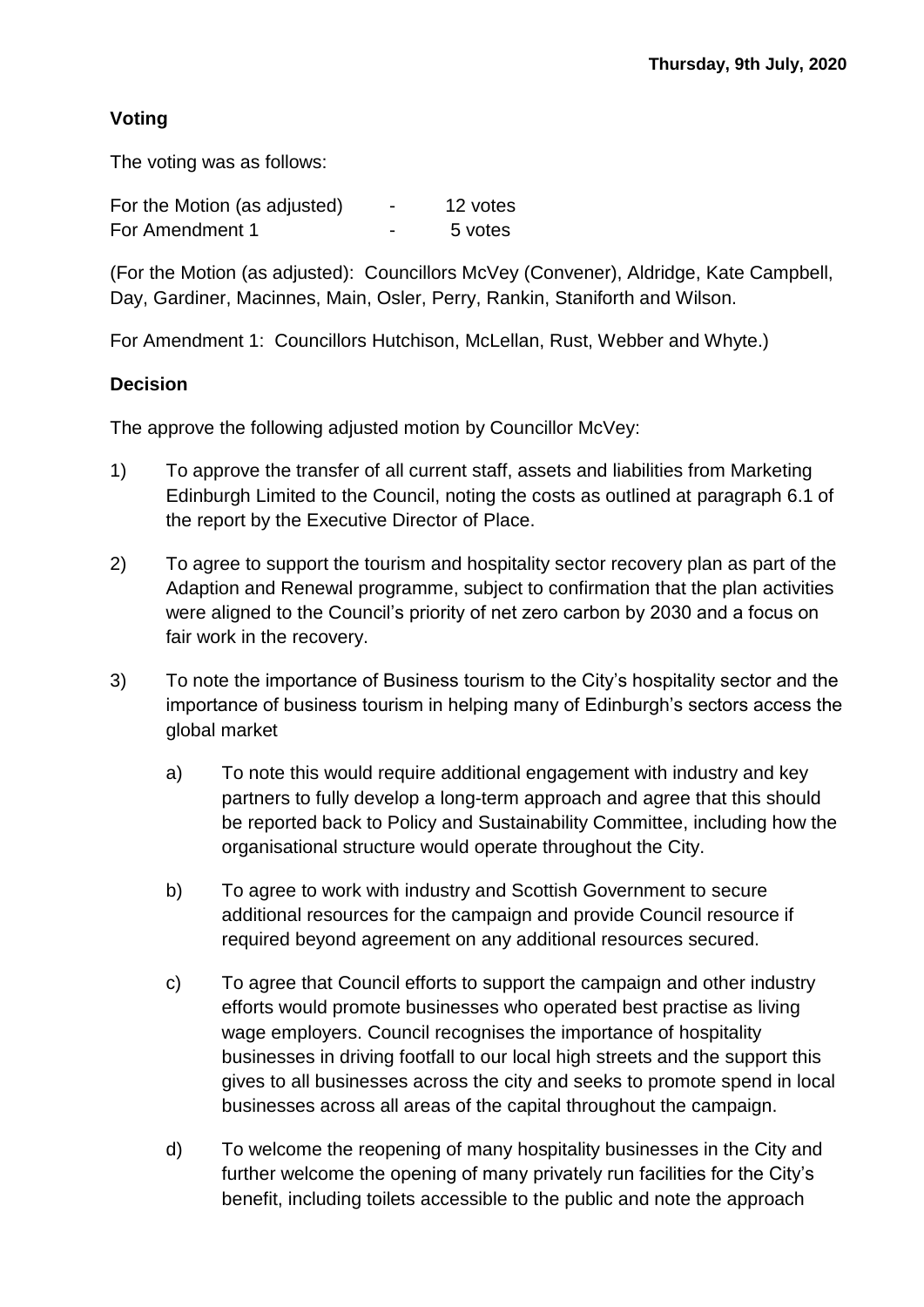#### **Thursday, 9th July, 2020**

taken by the Licensing Board to ensure establishments opening outside areas followed Scottish Government Guidance relating to toilet provision on-site for customers. To encourage business to sign up to the Community Toilet Scheme and work with Officers to promote use.

(References – Policy and Sustainability Committee of 11 June 2020 (item 12): report by the Executive Director of Place, submitted.)

#### **Declaration of Interests**

Councillor Kate Campbell declared a non-financial interest in the above item as Chair of Marketing Edinburgh Ltd.

# **9. Cameron Toll to Edinburgh BioQuarter Active Travel Route**

Details were provided on the results of the public consultation exercise, undertaken between mid-October and November 2019, for the proposed Cameron Toll to Edinburgh BioQuarter Active Travel Route together with a summary of the changes made to the proposed design in response to consultation feedback and the programme for the delivery of the project.

#### **Motion**

- 1) To note the content of the public consultation report as detailed in Appendix 1 to the report by the Executive Director of Place, that had been produced by Sweco.
- 2) To approve the design changes that had been made in response to feedback from the consultation exercise.
- 3) To note the anticipated programme and key milestones for the delivery of the project, as detailed in Section 5 of the report.

- moved by Councillor McVey, seconded by Councillor Day

#### **Amendment 1**

- 1) To note the content of the public consultation report as detailed in Appendix 1 to the report by the Executive Director of Place, that had been produced by Sweco.
- 2) To approve the design changes that had been made in response to feedback from the consultation exercise.
- 3) To note the anticipated programme and key milestones for the delivery of the project, as detailed in Section 5 of the report.
- 4) To agree that the active travel route from south Edinburgh to the bio-quarter, which was already well used, be temporarily segregated as soon as possible with a view to a permanent link.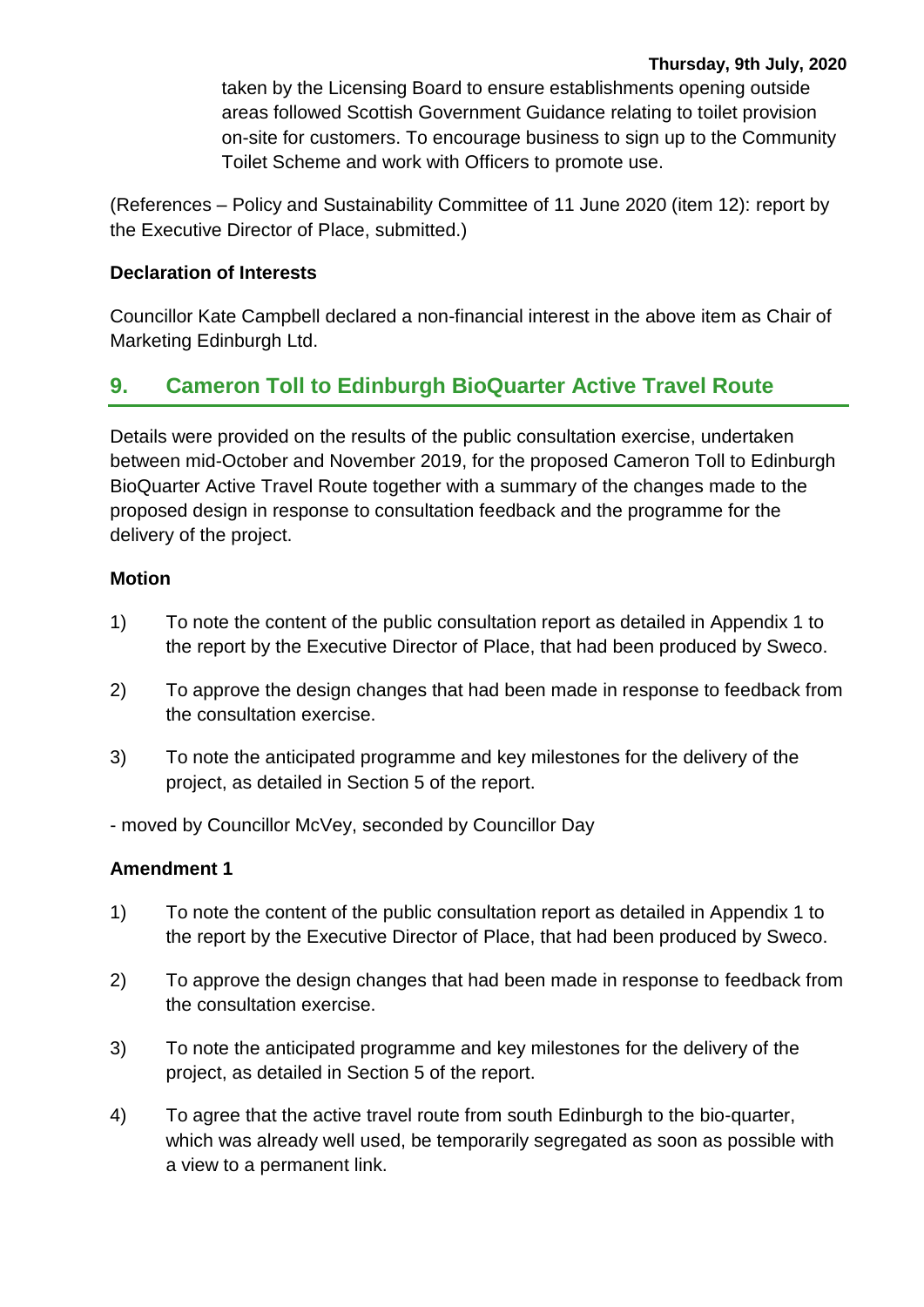- 5) To uphold transport hierarchy and reject design changes that sacrificed provision for bikes in order to protect travel times for motorised vehicles.
- 6) To call for the Spaces for People temporary infrastructure to be modified where possible to reflect the layout of the permanent designs agreed by council, and to use this to test the permanent designs.
- moved by Councillor Main, seconded by Councillor Staniforth

#### **Amendment 2**

- 1) To note the content of the public consultation report as detailed in Appendix 1 to the report by the Executive Director of Place, that had been produced by Sweco.
- 2) To approve the design changes that had been made in response to feedback from the consultation exercise.
- 3) To note the anticipated programme and key milestones for the delivery of the project, as detailed in Section 5 of the report.

- moved by Councillor Whyte, seconded by Councillor Webber

In accordance with Standing Order 19(12), the Amendment 1 was adjusted and accepted as an addendum to the motion.

#### **Voting**

The voting was as follows:

| For the Motion (as adjusted) | - | 10 votes |
|------------------------------|---|----------|
| For Amendment 2              | - | 7 votes  |

(For the Motion (as adjusted): Councillors McVey (Convener), Kate Campbell, Day, Gardiner, Macinnes, Main, Perry, Rankin, Staniforth and Wilson.

For Amendment 1: Councillors Aldridge, Hutchison, McLellan, Osler, Rust, Webber and Whyte.)

#### **Decision**

To approve the following adjusted motion by Councillor McVey:

- 1) To note the content of the public consultation report as detailed in Appendix 1 to the report by the Executive Director of Place, that had been produced by Sweco.
- 2) To approve the design changes that had been made in response to feedback from the consultation exercise.
- 3) To note the anticipated programme and key milestones for the delivery of the project, as detailed in Section 5 of the report.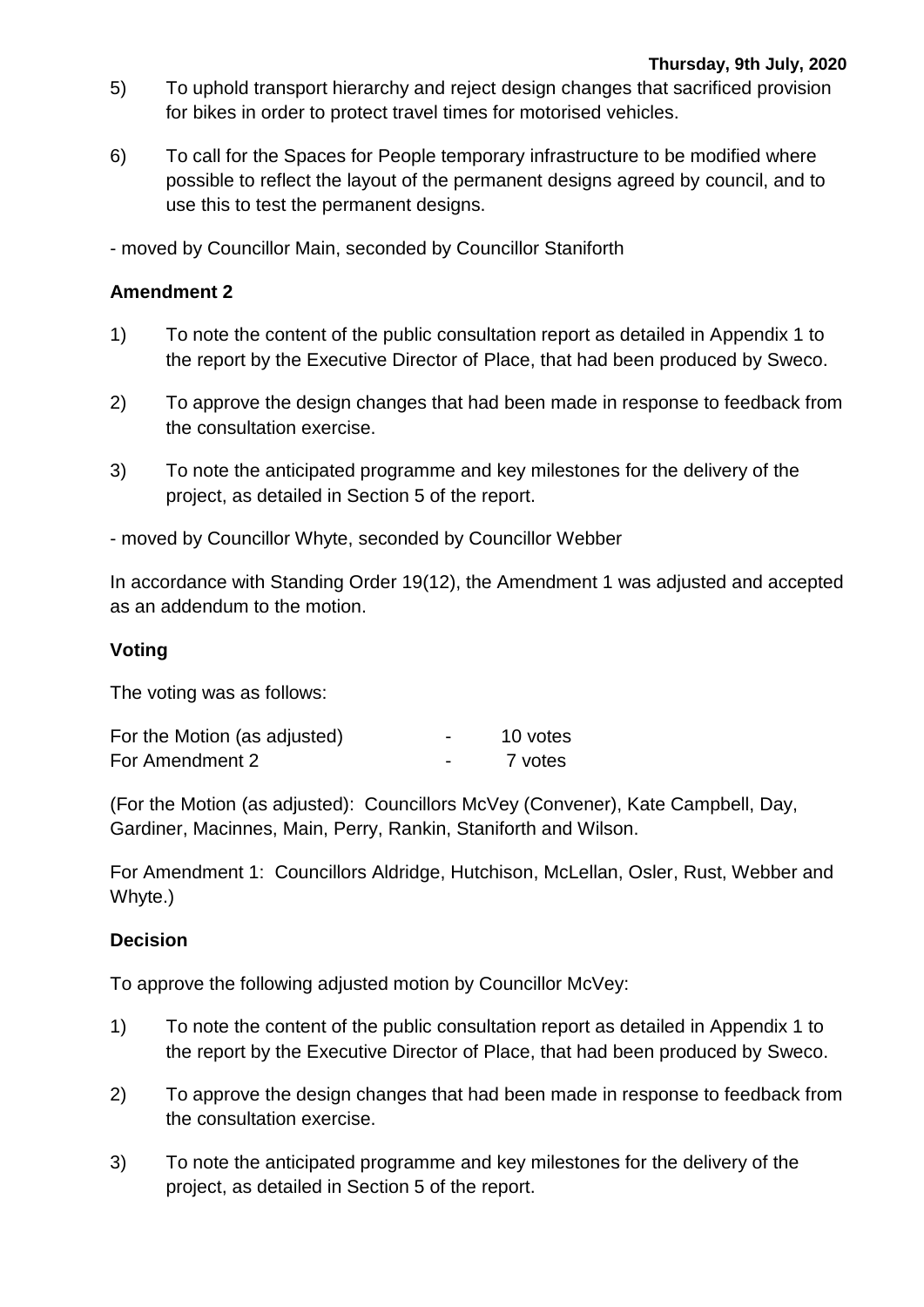- 4) To note that the active travel route from south Edinburgh to the bio-quarter, which was already well used, was being temporarily segregated as soon as possible with a view to a permanent link.
- 5) To uphold transport hierarchy and reject design changes that sacrificed provision for bikes in order to protect travel times for motorised vehicles.
- 6) To call for the Spaces for People temporary infrastructure to be modified where possible to reflect the layout of the permanent designs agreed by council, and to use this to test the permanent designs.

(Reference – report by the Executive Director of Place, submitted.)

# **10. Trams to Newhaven: Developed Design and Commencement of Statutory Procedures for Traffic Regulation Orders**

#### **Decision**

To note that the report had been withdrawn.

(Reference – report by the Executive Director of Place, submitted).

# **11. Re-opening of Public Conveniences**

#### **a) Deputation – Colinton Amenity Association**

A written deputation was presented on behalf of Colinton Amenity Association.

The deputation asked that the public toilets in Colinton Road be opened at the earliest opportunity as they felt that although the pressure of use on these facilities might not be quite as much as those quoted in the media at various Edinburgh 'hotspots' where extremely large numbers of people had been congregating, their use was significant locally and demand for them had been increasing week-on-week as local shops opened up and tourist attractions received greater footfall as travel restrictions were lifted.

They urged the Committee that in considering how such facilities could be reopened, to apportion sufficient credit to a likely public response to help keep such facilities clean, and to worry a little less about cost implications when discussing such important, even crucial public facilities.

#### **b) Deputation – Colinton Community Council**

A written deputation was presented on behalf of Colinton Community Council.

The deputation expressed deep concern that while other public toilets were being reopened in the City, Colinton's had been omitted from the current list. They believed that many of the good reasons given for reopening toilets elsewhere also applied in Colinton.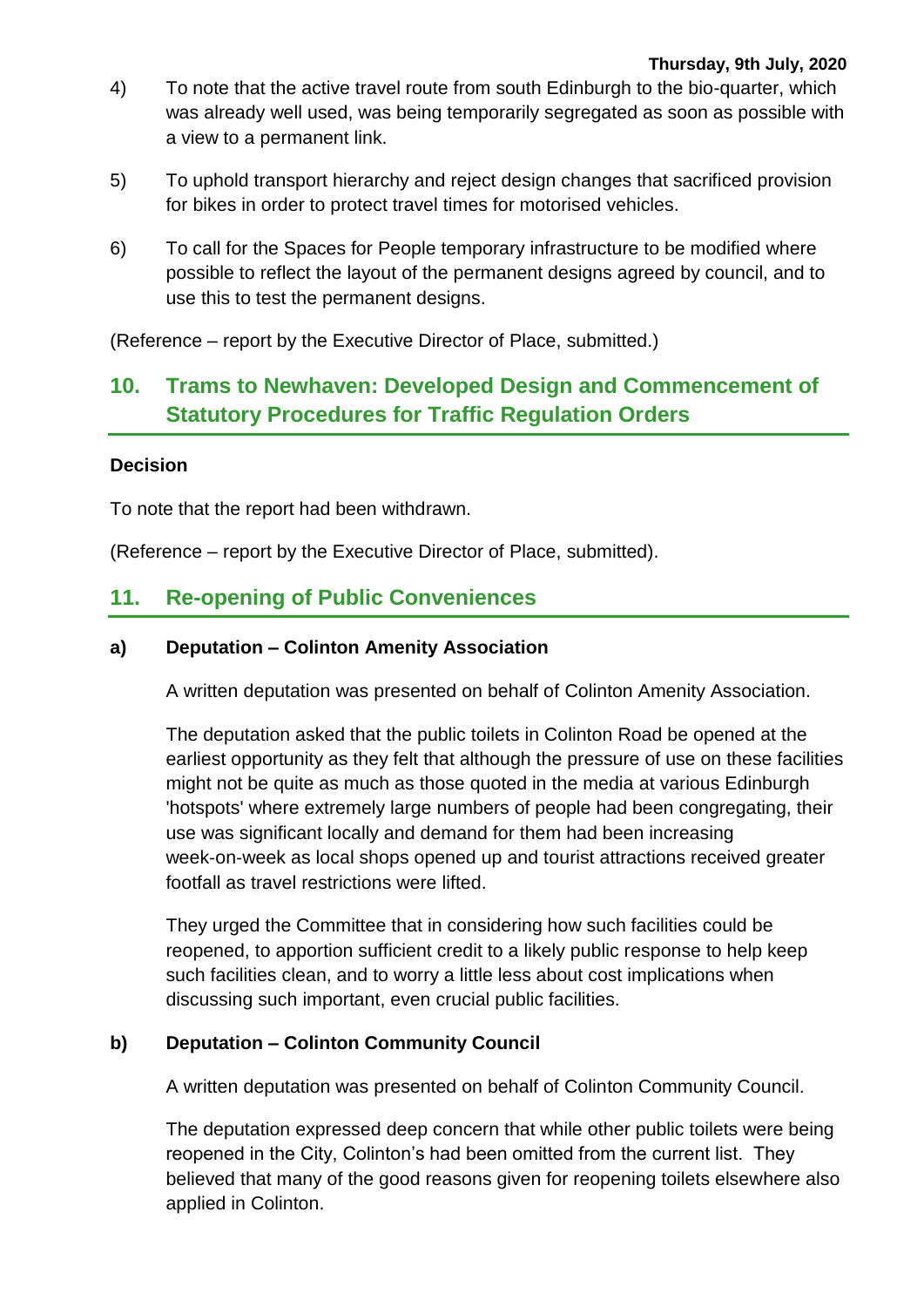#### **Thursday, 9th July, 2020**

The deputation felt that providing local temporary signage asking people to wipe down the facilities, door handles etc before and after use with sanitisers provided for the purpose with potentially 4 visits a day by an attendant to restock and "deep clean" could offer an acceptable but much cheaper alternative, which could be employed throughout the City.

#### **c) Deputation – Colinton Garden Club**

A written deputation was presented on behalf of Colinton Garden Club.

The deputation asked the Committee to reconsider their decision and include the toilet facilities at Colinton with the others which were being reopened across the City. They felt that the toilets were new, state of the art and used by a large number of people, especially bus drivers, tradesmen and the many walking groups that come through the village together with local residents.

#### **d) Deputation – Colinton Tunnel SCIO**

A written deputation was presented on behalf of Colinton Tunnel SCIO.

The deputation supported of the re‐opening of the public toilets at Bridge Road, Colinton, as a priority in the first phase of re‐openings of public conveniences. They indicated that the toilets in Colinton were relatively newly built and of a modern design which should facilitate the more frequent cleaning/sanitising that would be required to ensure public safety during the current COVID‐19 pandemic.

The deputation stressed that the COVID‐19 outbreak and associated limitations had contributed to the increasing numbers of people who were walking and cycling along the Water of Leith Walkway for exercise and leisure, as well as the number of families who were using the adjacent Spylaw Park and that there were no publicly accessible toilets along the Walkway, except those in Colinton, between Balerno and Stockbridge which was considerable distance.

#### **e) Report by the Executive Director of Place**

In response to a motion by Councillor Laidlaw, details were provided of considerations which needed to be taken into account for reopening public conveniences together with recommendations for limited, phased reopening in areas of high footfall, especially in parks and at the seafront.

#### **Motion**

- 1) To note the public health guidance which had been issued by the Scottish Government in respect of the reopening of public conveniences.
- 2) To note the operational risks and arrangements to mitigate these which were being put in place for Council owned public conveniences.
- 3) To agree the limited reopening of Council owned public conveniences as set out in paragraphs 4.6 and 4.7 of the report by the Executive Director of Place.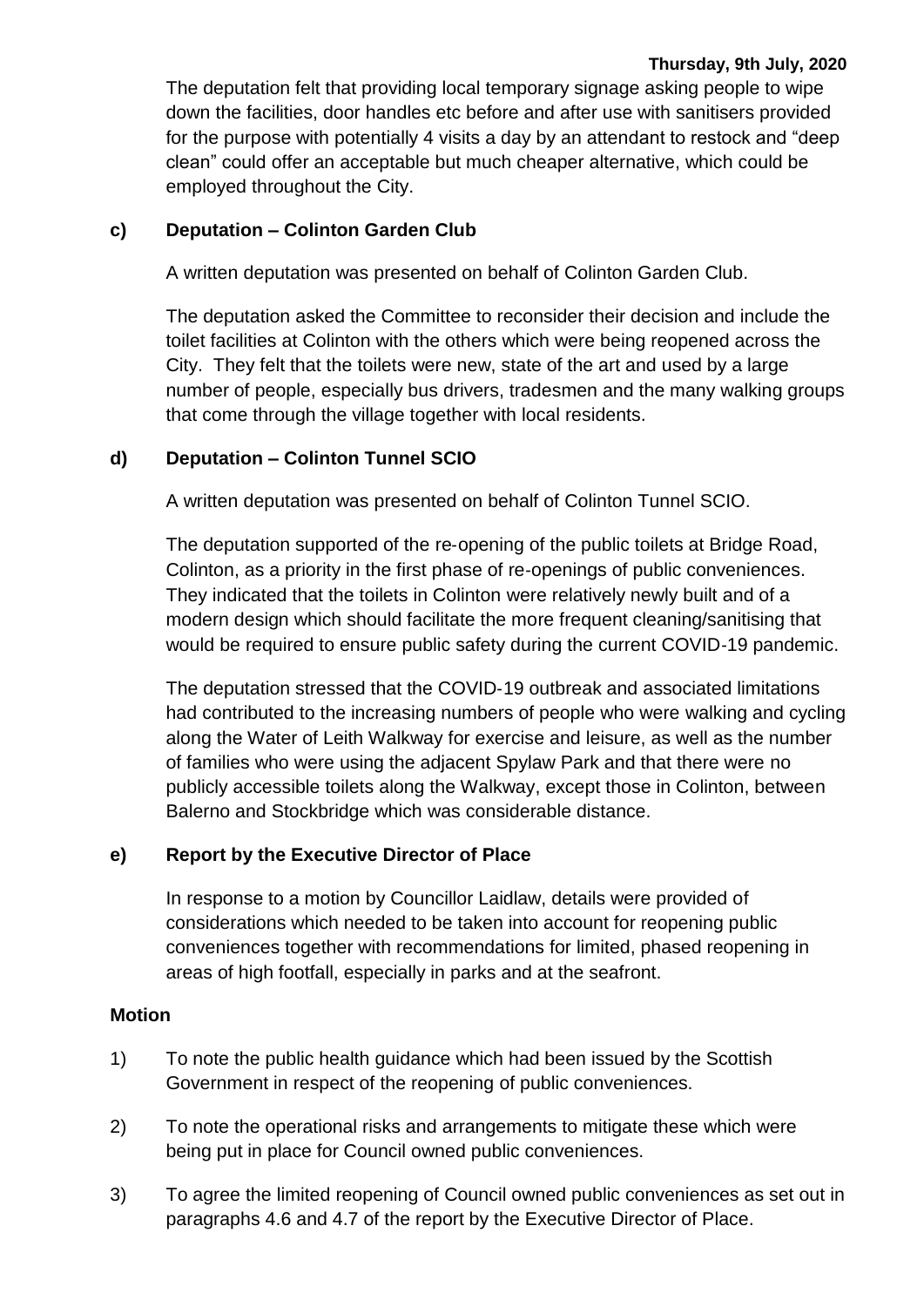- 4) To agree that all other public conveniences would remain closed.
- 5) To note that a review of operations following reopening would be presented to the appropriate Committee in October 2020.
- 6) To note the information currently available on the reopening of bars and restaurants as outlined in paragraphs 4.29 – 4.33 of the report.
- 7) To note that there were not currently any national representative groups for local authorities to discuss such matters but that officers had been engaging with counterparts in other authorities in developing the plans.
- 8) To agree that Edinburgh should be represented if a national group was established.

- moved by Councillor McVey, seconded by Councillor Day

#### **Amendment 1**

- 1) To note the public health guidance which had been issued by the Scottish Government in respect of the reopening of public conveniences.
- 2) To note the operational risks and arrangements to mitigate these which were being put in place for Council owned public conveniences.
- 3) To agree the limited reopening of Council owned public conveniences as set out in paragraphs 4.6, in addition to those in Hamilton Place, Stockbridge, Colinton Road, Colinton and Harlaw Visitor Centre, Balerno, and 4.7 of the report by the Executive Director of Place.
- 4) To agree that all other public conveniences would remain closed.
- 5) To note that a review of operations following reopening would be presented to the appropriate Committee in October 2020.
- 6) To note the information currently available on the reopening of bars and restaurants as outlined in paragraphs 4.29 – 4.33 of the report.
- 7) To note that there were not currently any national representative groups for local authorities to discuss such matters but that officers had been engaging with counterparts in other authorities in developing the plans.
- 8) To agree that Edinburgh should be represented if a national group was established.
- moved by Councillor Mitchell, seconded by Councillor Rust

#### **Amendment 2**

1) To note the public health guidance which had been issued by the Scottish Government in respect of the reopening of public conveniences.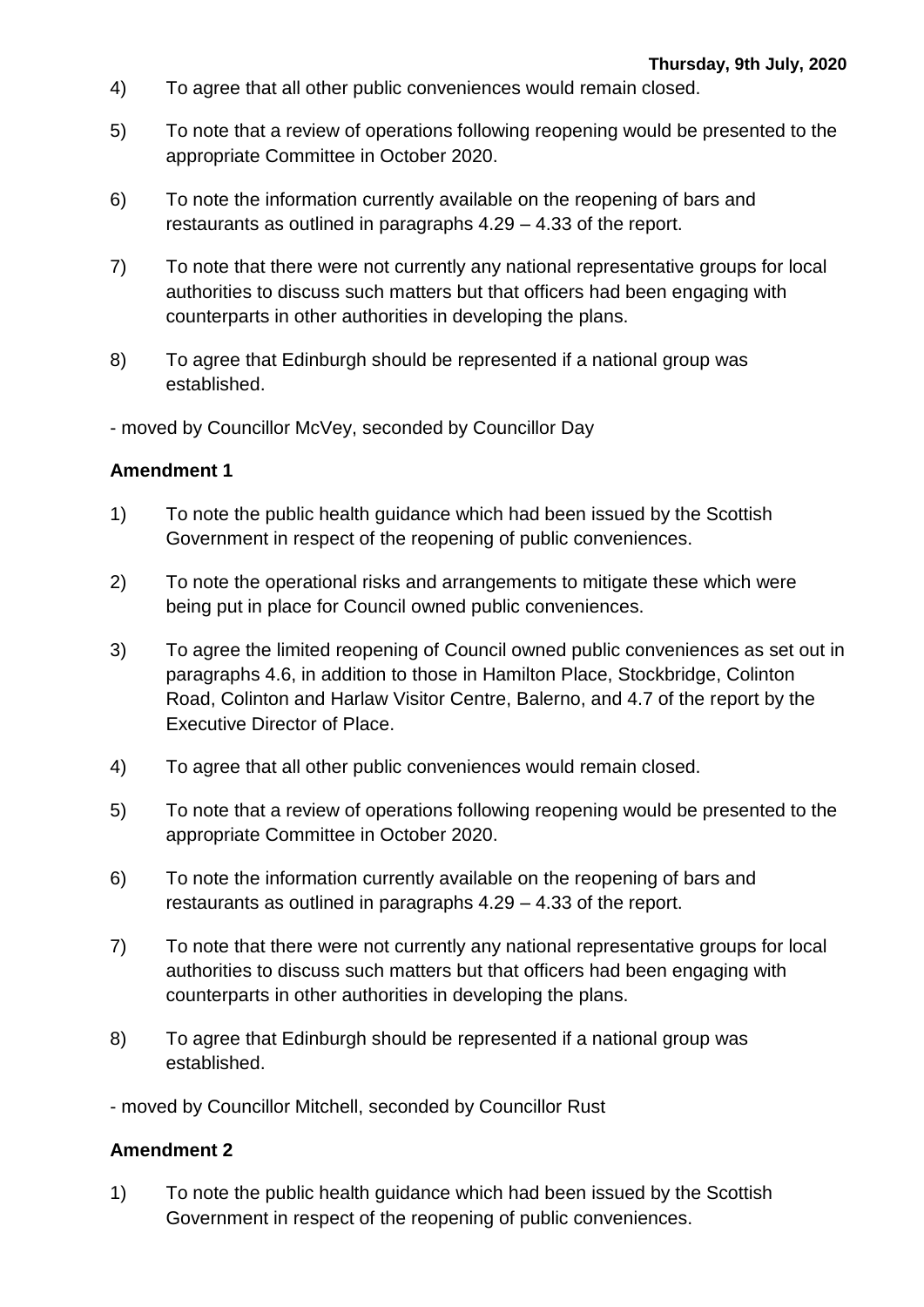- 2) To note the operational risks and arrangements to mitigate these which were being put in place for Council owned public conveniences.
- 3) To note that with regard to Portobello Promenade Bath Street, though slightly further from the seafront, was more central than Pipe Lane. Further note that during a summer in which 'staycations' were not merely likely to be the more popular choice they might be the only choice Portobello beach was likely to prove a busier destination than it ever had been before, especially for families with children who might not be able to access facilities in bars etc. and would require facilities to be as close by as possible. Though committee acknowledges the extra expense it was considered necessary to maintain a clean, hygienic beach front and 'blue belt' area.
- 4) To therefore approve the limited reopening of Council owned public conveniences as set out in in paragraphs 4.6 and 4.7 of the report by the Executive Director of Place as well as the re-opening of the Bath Street public conveniences.
- 5) To agree that all other public conveniences would remain closed but that reopening of those conveniences would be considered in the review referred to in 6).
- 6) To agree that a review of operations following reopening would be presented to the appropriate Committee in September 2020
- 7) To note the information currently available on the reopening of bars and restaurants as outlined in paragraphs 4.29 – 4.33 of the report.
- 8) To note that there were not currently any national representative groups for local authorities to discuss such matters but that officers had been engaging with counterparts in other authorities in developing the plans.
- 9) To agree that Edinburgh should be represented if a national group was established.
- moved by Councillor Staniforth, seconded by Councillor Main

# **Amendment 3**

- 1) To add in paragraph 3) of the motion by Councillor McVey after "public conveniences", "at this time".
- 2) To replace Paragraph 4) of the motion with:

"Remains dissatisfied with the rationale for keeping all other public conveniences closed and requests a further report in two cycles, describing what measures and investment would be required in order to allow these important public facilities to be opened as a priority."

- moved by Councillor Osler, seconded by Councillor Aldridge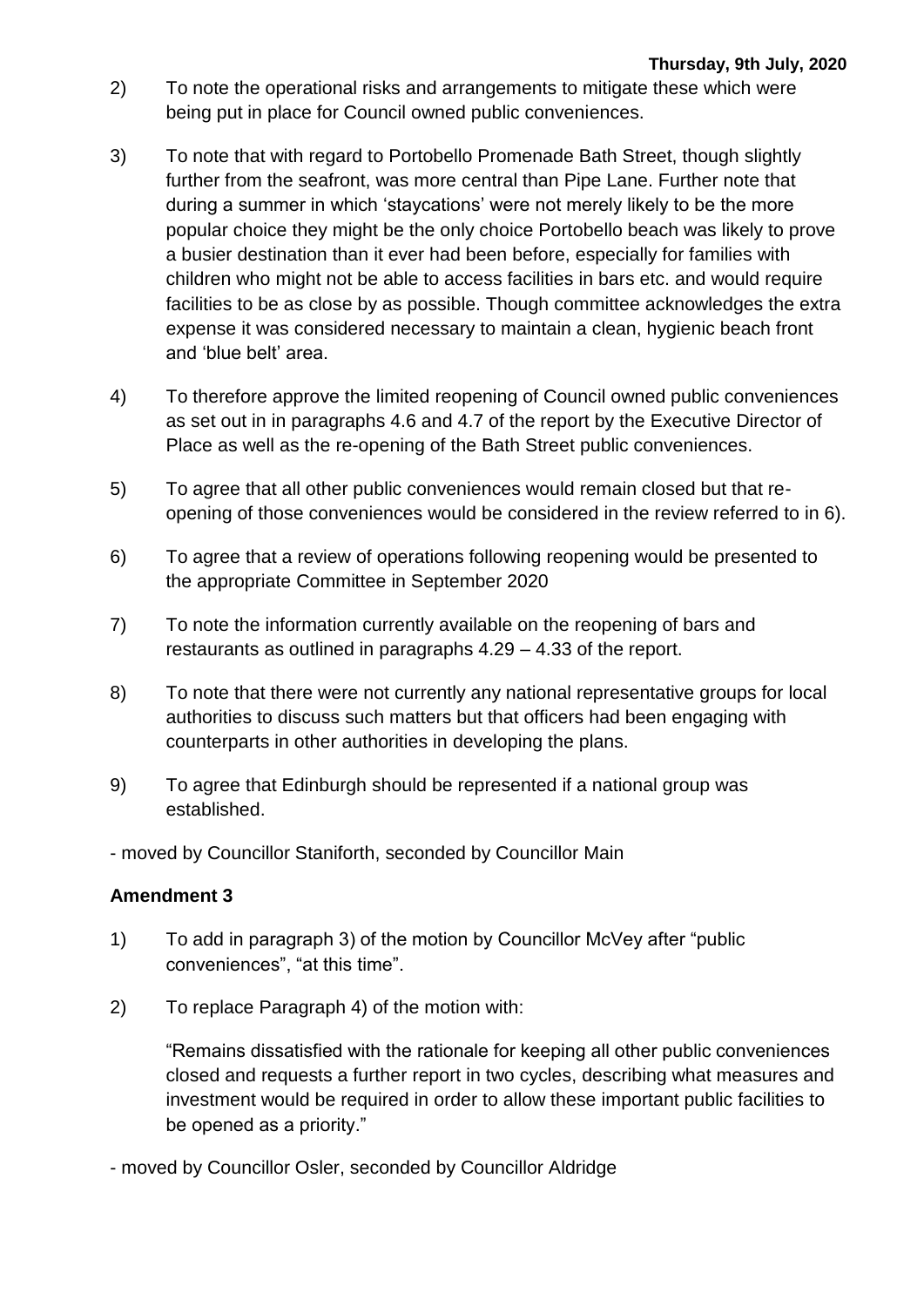In accordance with Standing Order 19(12), Amendment 3 was accepted as an amendment to the motion.

### **Voting**

The voting was as follows:

| For the Motion (as adjusted) | $\blacksquare$ | 10 votes |
|------------------------------|----------------|----------|
| For Amendment 1              | $\blacksquare$ | 5 votes  |
| For Amendment 2              | $\blacksquare$ | 2 votes  |

(For the Motion (as adjusted): Councillors McVey (Convener), Aldridge, Kate Campbell, Day, Gardiner, Macinnes, Osler, Perry, Rankin and Wilson.

For Amendment 1: Councillors McLellan, Mitchell, Rust, Webber and Whyte.

For Amendment 2: Councillors Main and Staniforth.)

#### **Decision**

To approve the following adjusted motion by Councillor McVey:

- 1) To note the public health guidance which had been issued by the Scottish Government in respect of the reopening of public conveniences.
- 2) To note the operational risks and arrangements to mitigate these which were being put in place for Council owned public conveniences.
- 3) To agree the limited reopening of Council owned public conveniences at this time as set out in paragraphs 4.6 and 4.7 of the report by the Executive Director of Place.
- 4) To remain dissatisfied with the rationale for keeping all other public conveniences closed and request a further report in two cycles, describing what measures and investment would be required in order to allow these important public facilities to be opened as a priority.
- 5) To note that a review of operations following reopening would be presented to the appropriate Committee in October 2020.
- 6) To note the information currently available on the reopening of bars and restaurants as outlined in paragraphs 4.29 – 4.33 of the report.
- 7) To note that there were not currently any national representative groups for local authorities to discuss such matters but that officers had been engaging with counterparts in other authorities in developing the plans.
- 8) To agree that Edinburgh should be represented if a national group was established.

(Reference – report by the Executive Director of Place, submitted.)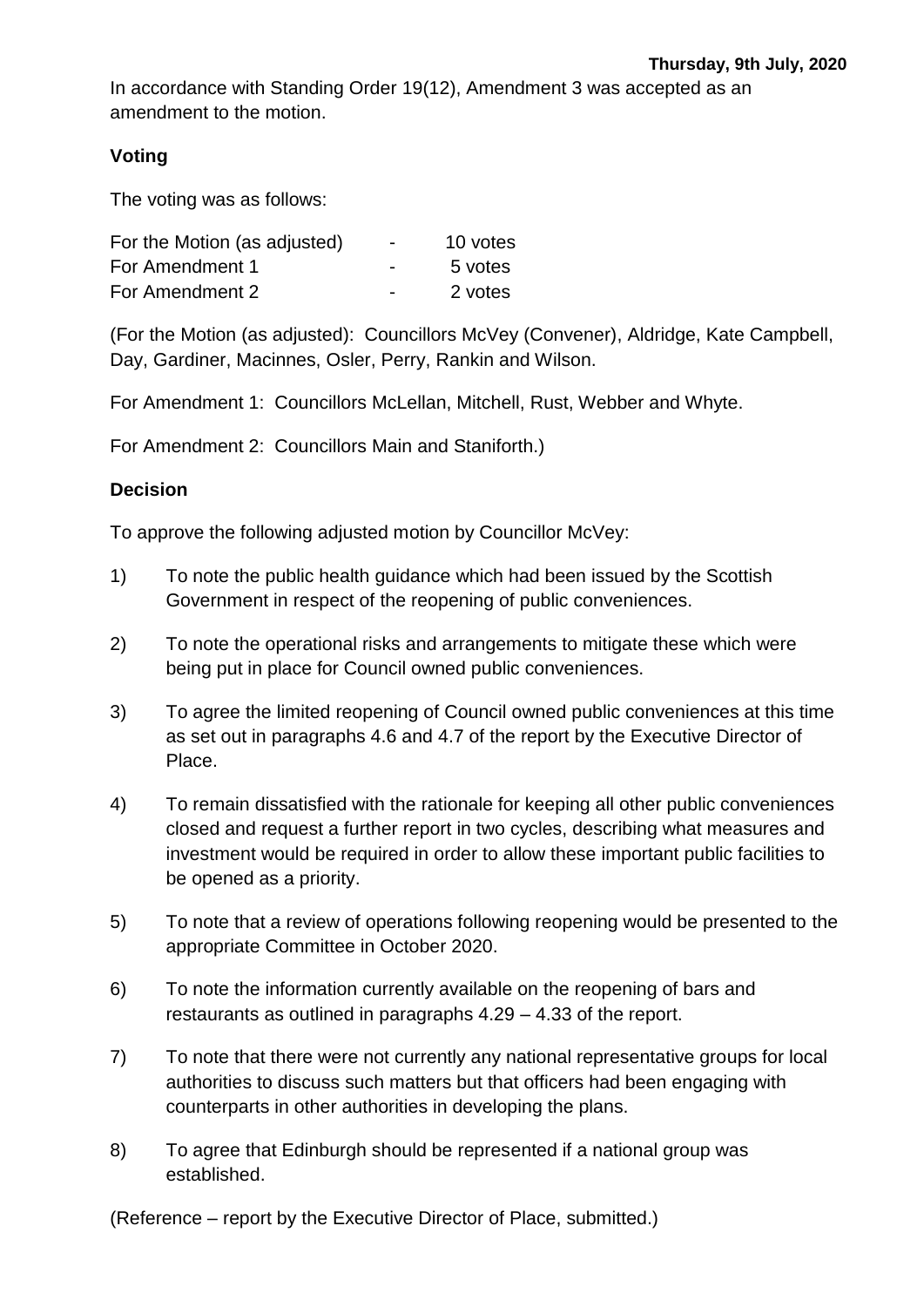#### **Declaration of Interests**

Councillor Rust declared a non-financial interest in the above item as a member of Oxgangs Neighbourhood Council.

# **12. Transport Infrastructure Investment – Capital Delivery Priorities for 2020/21**

Approval was sought for the allocation of the Transport Infrastructure Capital budgets and programme of works for 2020/21 which included carriageways, footways, street lighting and traffic signals and structures. The budget allocation and lists of maintenance schemes detailed aimed to ensure that the condition of roads and footways improved, whilst fulfilling the objective that the prioritisation reflected and supported the Council's Local Transport Strategy objectives and, in particular, the Active Travel Action Plan.

#### **Motion**

- 1) To note the breakdown of the allocation of the capital budget for 2020/21 shown in Appendix 1 to the report by the Executive Director of Place.
- 2) To approve the programme of proposed works for 2020/21, as detailed in section three, and Appendices 5, and 6 of the report.
- 3) To note the use of external consultants to carry out Principal Bridge Inspections and design work as detailed in Paragraphs 4.41 - 4.48 of the report.
- 4) To note that a report on the options for future infrastructure investment would be presented to the appropriate Committee in the autumn.
- 5) To note that there was a significantly increased public appetite for safe, high quality active travel as citizens adapted their lives in response to the climate emergency and Covid-19.
- 6) To note the Council's commitment to spend 10% of the Transport budget to improve walking and cycling facilities throughout Edinburgh and note this had unlocked and enabled many projects that a lack of funding would otherwise have prevented.
- 7) To agree that a formal evaluative framework be developed within 4) above, to further prioritise active travel investment to help accelerate change even further – this would reflect CEC's ambition for all of Edinburgh to be a healthier and more sustainable city which was underpinned by an inclusive economy.
- 8) To agree to review within 4) above, the scale and breadth of Edinburgh's investment in active travel to understand if it was sufficient to underpin Edinburgh's Climate Change and Wellbeing goals.
- moved by Councillor McVey, seconded by Councillor Day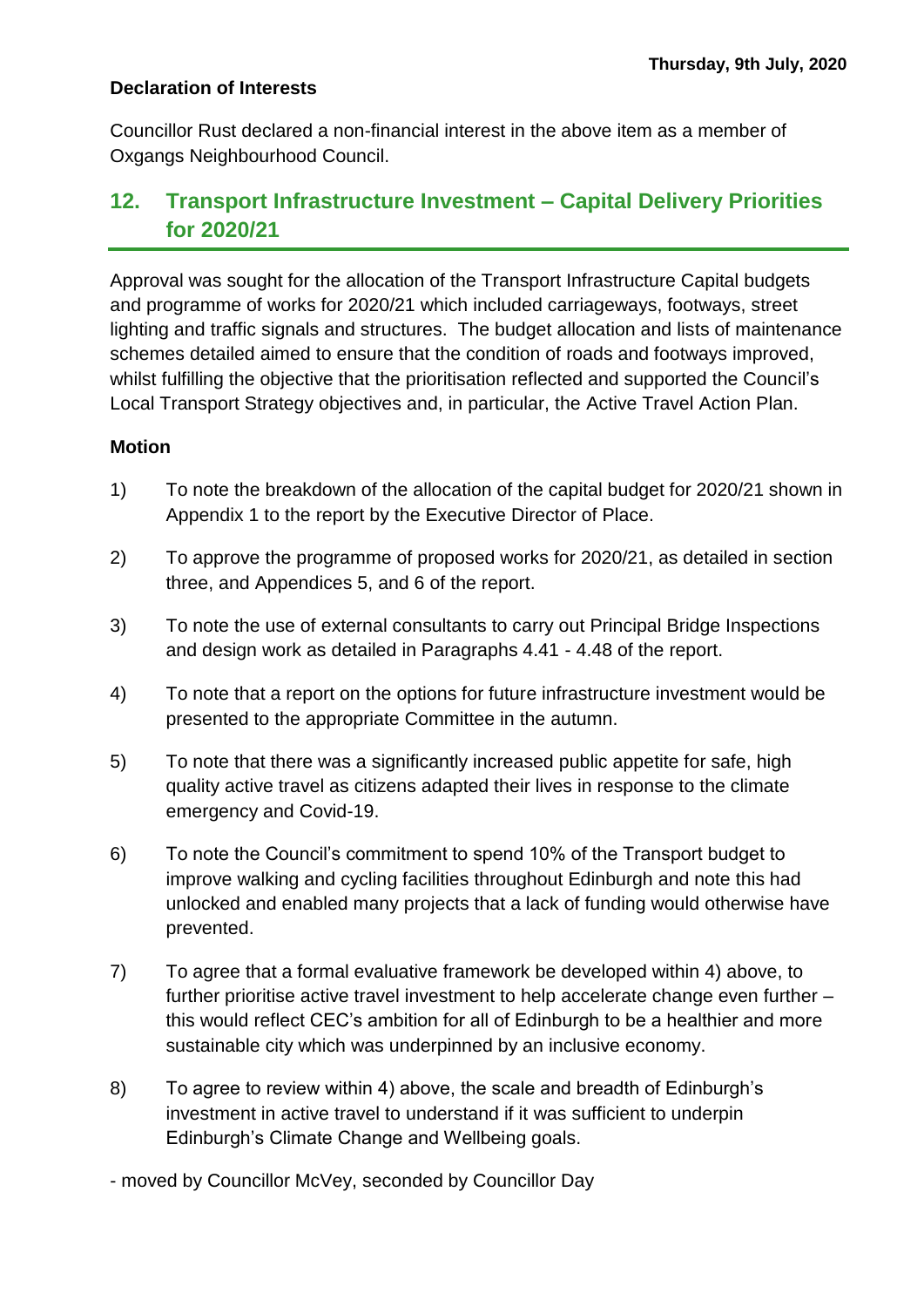#### **Amendment 1**

- 1) To note the breakdown of the allocation of the capital budget for 2020/21 shown in Appendix 1 to the report by the Executive Director of Place.
- 2) To approve the programme of proposed works for 2020/21, as detailed in section three, and Appendices 5, and 6 of the report.
- 3) To note the use of external consultants to carry out Principal Bridge Inspections and design work as detailed in Paragraphs 4.41 - 4.48 of the report.
- 4) To note that a report on the options for future infrastructure investment would be presented to the appropriate Committee in the autumn.
- 5) To note that Edinburgh Street Design Guidance was not applied in all projects in the last year, note the commitment in paragraph 4.49 to apply the Guidance in the 2020/21 programme, and call for any exceptions to this commitment to be approved by the appropriate committee in advance.
- 6) To note the continued commitment to allocate 10% of the budget to cycling improvements at paragraphs 4.38 and 4.39 of the report, however to note the lack of any specific capital allocation to cycling improvements in Appendix 1 and the absence of cycling improvements in Appendix 5 of the report. Therefore to call for the programme to be revised to re-allocate 10% of capital from "Budget for Carriageway Works £4.233m" to cycling improvements.
- moved by Councillor Main, seconded by Councillor Staniforth

#### **Amendment 2**

- 1) To note the breakdown of the allocation of the capital budget for 2020/21 shown in Appendix 1 to the report by the Executive Director of Place.
- 2) To approve the programme of proposed works for 2020/21, as detailed in section three, and Appendices 5, and 6 of the report.
- 3) To note the use of external consultants to carry out Principal Bridge Inspections and design work as detailed in Paragraphs 4.41 - 4.48 of the report.
- 4) To note that a report on the options for future infrastructure investment would be presented to the appropriate Committee in the autumn.
- 5) To recognise the impact of COVID, which had resulted in this report being presented four months into the financial year and agree that, in light of this and previous concerns over the delivery of the 2019/20 capital plan, for an update report on the delivery of projects listed in Appendix 5 of the report should be brought to the first meeting of the Transport and Environment Committee in 2021.
- 6) To note the capital projects listed in Appendix 5 and 6 of the March 2019 report 'Transport Infrastructure Investment – Capital Delivery Priorities for 2019/20' which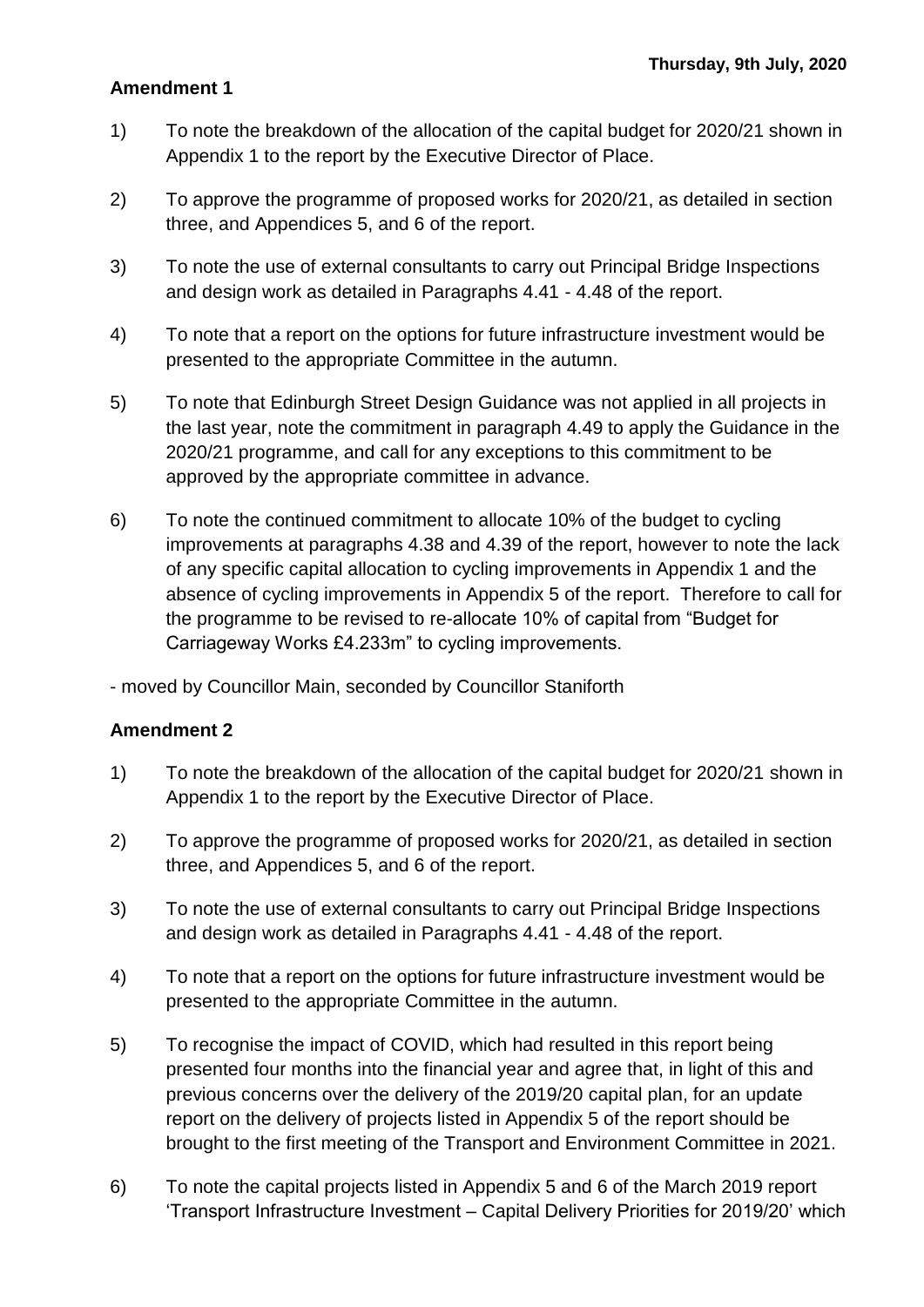(i) were not delivered as scheduled and (ii) were not referenced in this new report, and therefore agree that a members' briefing be issued within four weeks, itemising these projects and current plans.

- moved by Councillor Aldridge, seconded by Councillor Osler

In accordance with Standing Order 19(12), Amendment 2 was accepted as an addendum to the motion.

#### **Voting**

The voting was as follows:

For the Motion (as adjusted)  $\overline{\phantom{a}}$  - 15 votes For Amendment 1 - 2 votes

(For the Motion (as adjusted): Councillors McVey (Convener), Aldridge, Arthur, Kate Campbell, Day, Gardiner, Hutchison, Macinnes, McLellan, Osler, Rankin, Rust, Webber, Whyte and Wilson.

For Amendment 1: Councillors Main and Staniforth.)

#### **Decision**

To approve the following adjusted motion by Councillor McVey:

- 1) To note the breakdown of the allocation of the capital budget for 2020/21 shown in Appendix 1 to the report by the Executive Director of Place.
- 2) To approve the programme of proposed works for 2020/21, as detailed in section three, and Appendices 5, and 6 of the report.
- 3) To note the use of external consultants to carry out Principal Bridge Inspections and design work as detailed in Paragraphs 4.41 - 4.48 of the report.
- 4) To note that a report on the options for future infrastructure investment would be presented to the appropriate Committee in the autumn.
- 5) To note that there was a significantly increased public appetite for safe, high quality active travel as citizens adapted their lives in response to the climate emergency and Covid-19.
- 6) To note the Council's commitment to spend 10% of the Transport budget to improve walking and cycling facilities throughout Edinburgh and note this had unlocked and enabled many projects that a lack of funding would otherwise have prevented.
- 7) To agree that a formal evaluative framework be developed within 4) above, to further prioritise active travel investment to help accelerate change even further –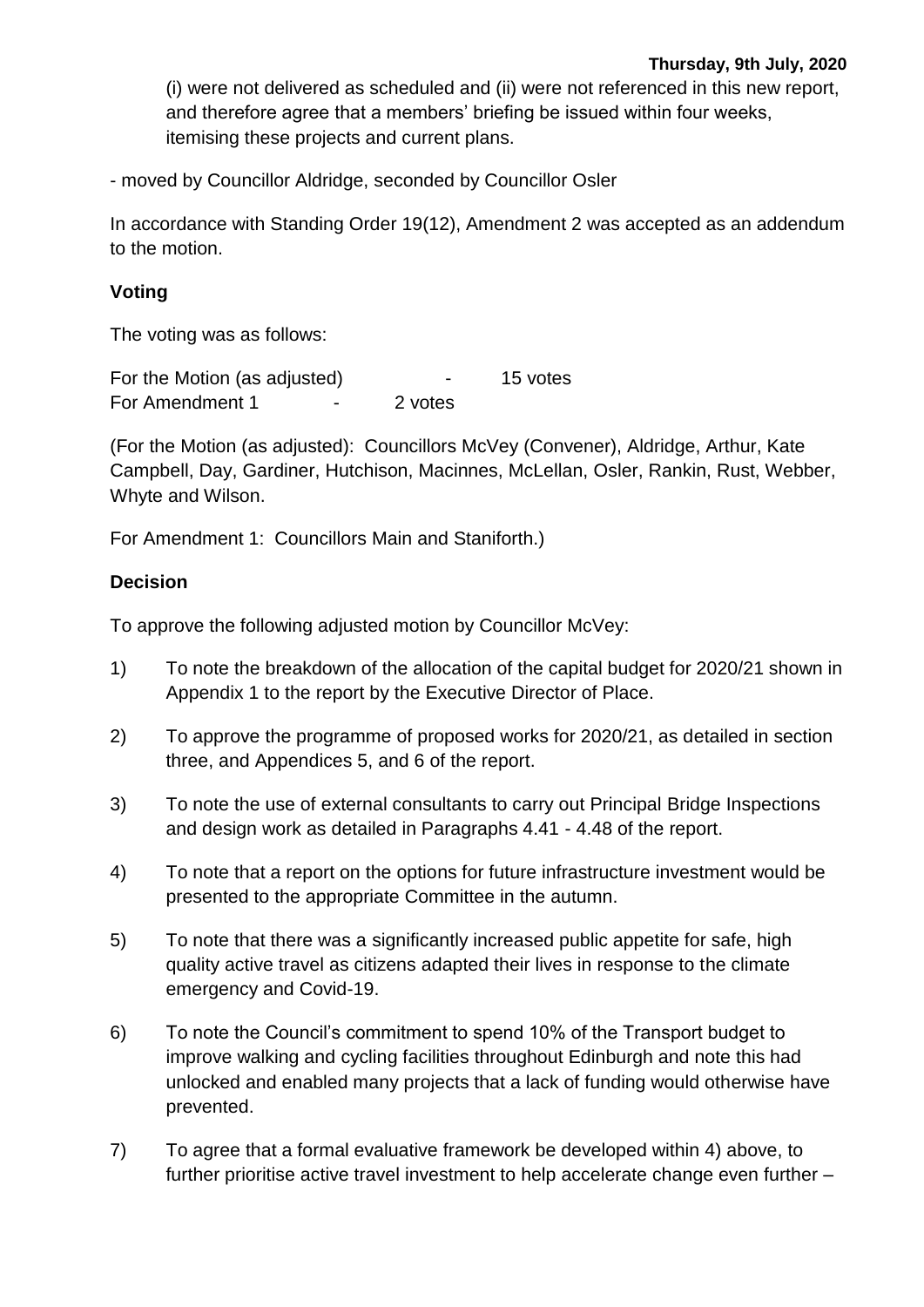this would reflect CEC's ambition for all of Edinburgh to be a healthier and more sustainable city which was underpinned by an inclusive economy.

- 8) To agree to review within 4) above, the scale and breadth of Edinburgh's investment in active travel to understand if it was sufficient to underpin Edinburgh's Climate Change and Wellbeing goals.
- 9) To recognise the impact of COVID, which had resulted in this report being presented four months into the financial year and agree that, in light of this and previous concerns over the delivery of the 2019/20 capital plan, for an update report on the delivery of projects listed in Appendix 5 of the report should be brought to the first meeting of the Transport and Environment Committee in 2021.
- 10) To note the capital projects listed in Appendix 5 and 6 of the March 2019 report 'Transport Infrastructure Investment – Capital Delivery Priorities for 2019/20' which (i) were not delivered as scheduled and (ii) were not referenced in this new report, and therefore agree that a members' briefing be issued within four weeks, itemising these projects and current plans.
- 11) To agree to a members briefing on the current position on the roll out of the Energy Efficient Street Lighting Programme, including heritage lighting renewals which have not been able to be upgraded previously.

(Reference – report by the Executive Director of Place, submitted).

#### **Declaration of Interests**

Councillor Arthur declared a non-financial interest in the above item as a member of Spokes.

# **13. Reform of Transport Arm's Length External Organisations**

Details were provided on the current arrangements in place for the governance of the Council's Transport ALEOs together with options for reform of these companies which proposed swift engagement with each of the Transport ALEOs, the minority shareholders and the recognised trade unions in each of the organisations.

#### **Motion**

- 1) To note the options for reform of the Council's wholly and partly owned Transport Arm's Length External Organisations (Transport for Edinburgh Limited, Edinburgh Trams Limited and Lothian Buses Limited) (the Transport ALEO's).
- 2) To note the pre-approved budget saving to implement a reduction in the overall operating costs of the Transport for Edinburgh Group of £0.4m and the current financial position of the Council.
- 3) To approve engagement on the preferred option as outlined at paragraph 5.1 of the report by the Executive Director of Place with each of the Transport ALEOs,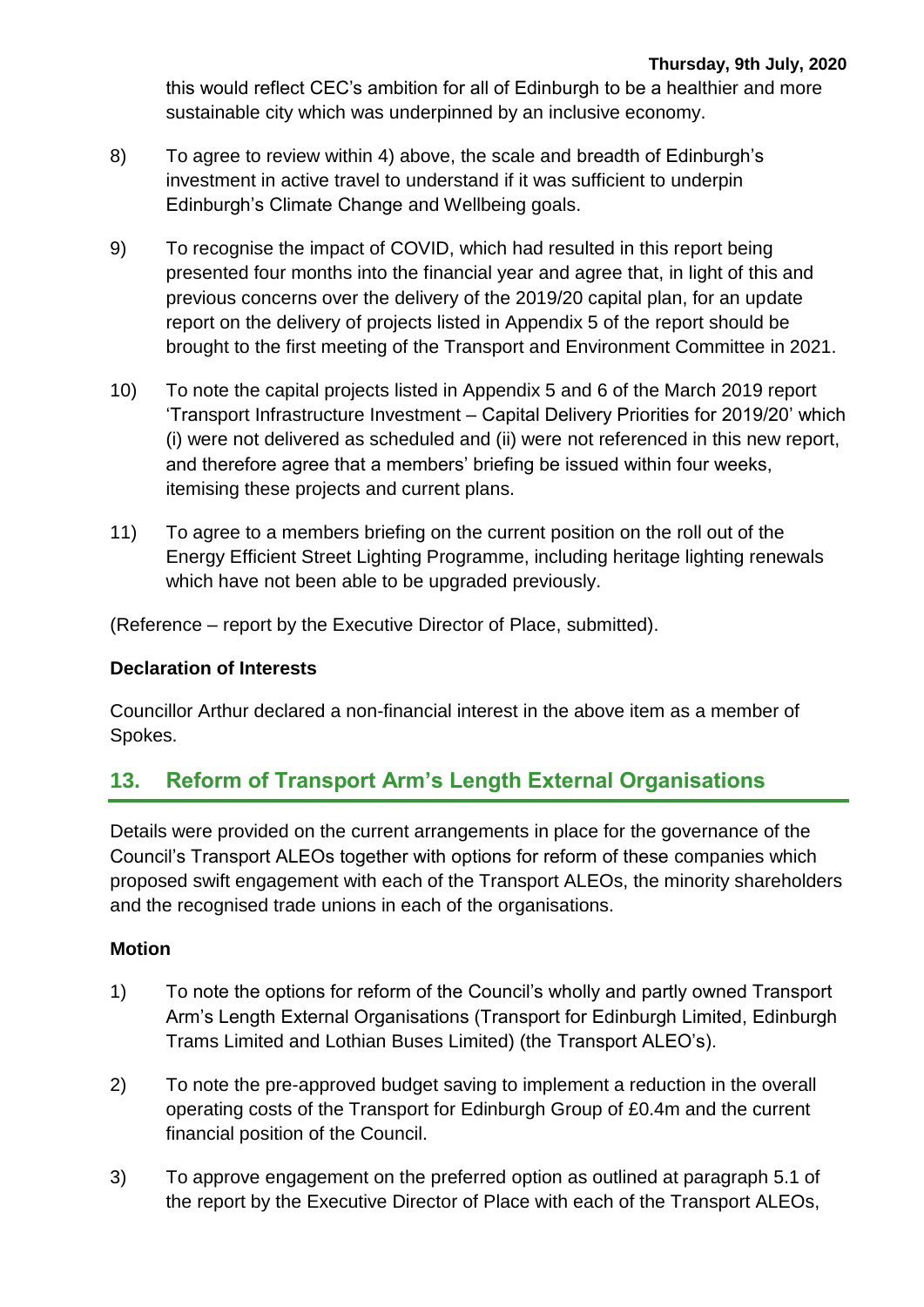the minority shareholders and the recognised trade unions in each of the organisations on the reforms proposed.

- 4) To agree to a report in two cycles on the recommended approach to reform of the Transport ALEOs.
- moved by Councillor McVey, seconded by Councillor Day

#### **Amendment 1**

To add to the end of paragraph 4) of the motion by Councillor McVey:

"which will include an evaluation of the impact of the proposed integration on delivery of 2030 Carbon Neutral Edinburgh Targets and on equalities (the initial equalities impact assessment)."

- moved by Councillor Main, seconded by Councillor Staniforth

### **Amendment 2**

To add to the motion by Councillor McVey:

- 1) At the end of 4) "and a timetable for the creation of a new plan for public transport as covered in paragraph 4.21 of the report".
- 2) To add new:

"Agrees that the plan for public transport must consider the contribution of rail services as well as bus and tram."

- moved by Councillor Aldridge, seconded by Councillor Osler

In accordance with Standing Order 19(12), Amendments 1 and 2 were accepted as addendums to the motion.

#### **Decision**

To approve the following adjusted motion by Councillor McVey:

- 1) To note the options for reform of the Council's wholly and partly owned Transport Arm's Length External Organisations (Transport for Edinburgh Limited, Edinburgh Trams Limited and Lothian Buses Limited) (the Transport ALEO's).
- 2) To note the pre-approved budget saving to implement a reduction in the overall operating costs of the Transport for Edinburgh Group of £0.4m and the current financial position of the Council.
- 3) To approve engagement on the preferred option as outlined at paragraph 5.1 of the report by the Executive Director of Place with each of the Transport ALEOs, the minority shareholders and the recognised trade unions in each of the organisations on the reforms proposed.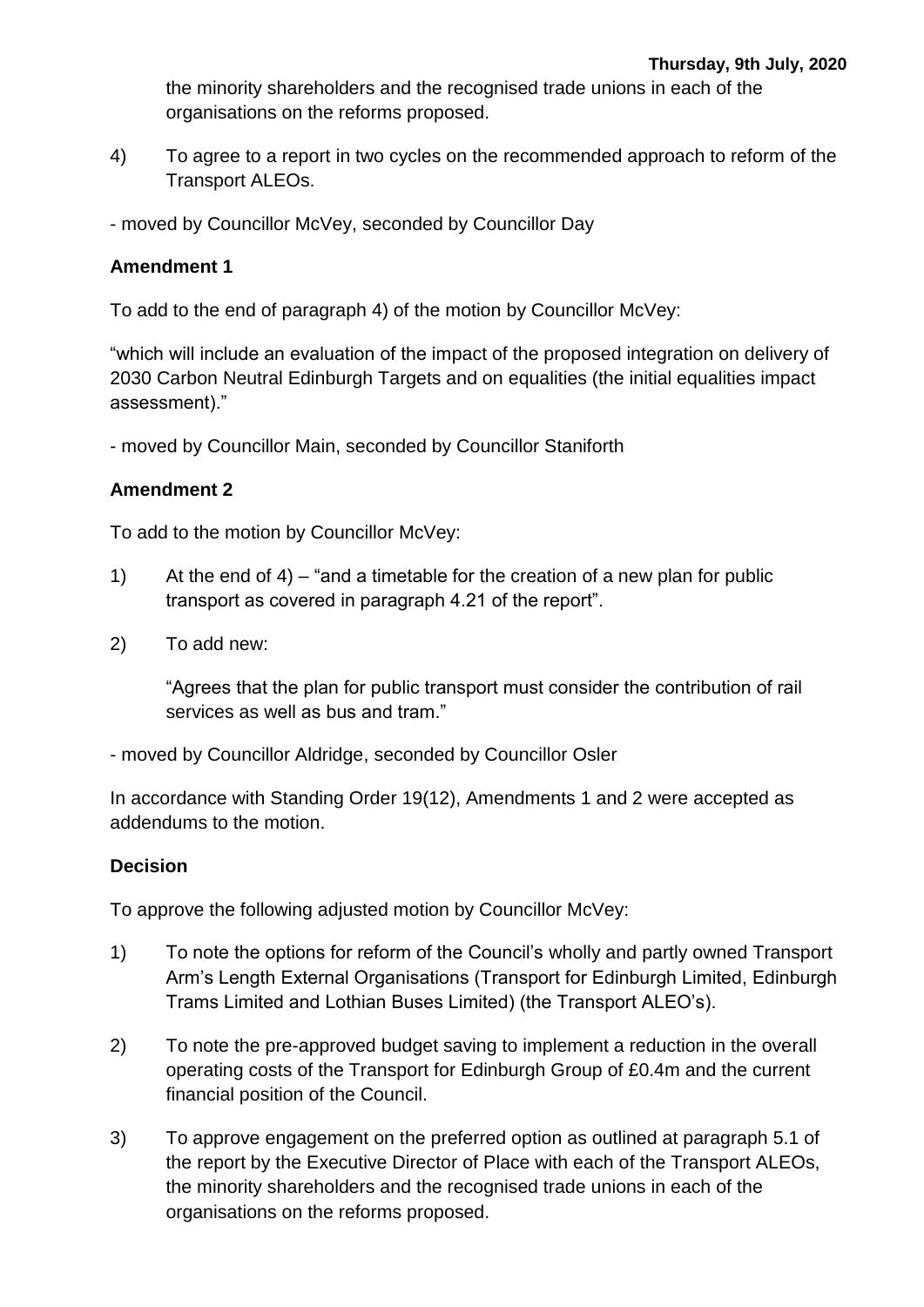#### **Thursday, 9th July, 2020**

- 4) To agree to a report in two cycles on the recommended approach to reform of the Transport ALEOs, which would include an evaluation of the impact of the proposed integration on delivery of 2030 Carbon Neutral Edinburgh Targets and on equalities (the initial equalities impact assessment) and a timetable for the creation of a new plan for public transport as covered in paragraph 4.21 of the report.
- 5) To agree that the plan for public transport must consider the contribution of rail services as well as bus and tram.

(Reference – report by the Executive Director of Place, submitted).

#### **Declaration of Interests**

Councillor Macinnes declared a non-financial interest in the above item as Chair of Transport for Edinburgh.

# **14. Waiver extension - Salary Sacrifice Car Benefit Scheme**

Approval was sought for the increase in the value of a previously approved waiver to the Contract Standing Orders by the value of £450,000, to a revised maximum value of £650,000, to allow payments to continue to Northumbria Healthcare NHS Foundation Trust for the Salary Sacrifice Car Benefit Scheme.

#### **Motion**

- 1) To approve an increase in the value of a previously approved waiver of the Contract Standing Orders by £450,000, to a revised maximum value £650,000, to enable payments to continue to Northumbria Healthcare NHS Foundation Trust for the provision of the Council's Salary Sacrifice Car Benefit Scheme.
- 2) To note that this was a salary sacrifice scheme and that therefore the costs were recovered from employees' salaries.
- moved by Councillor McVey, seconded by Councillor Day

#### **Amendment**

- 1) To approve an increase in the value of a previously approved waiver of the Contract Standing Orders by £450,000, to a revised maximum value £650,000, to enable payments to continue to Northumbria Healthcare NHS Foundation Trust for the provision of the Council's Salary Sacrifice Car Benefit Scheme.
- 2) To agree that with immediate effect new applications to the Salary Sacrifice Car Benefit scheme may be for hybrid and electric cars only.
- 3) To call for a report to Committee to agree policy and procedures to ensure that the new contract supports and is in-line with the 2030 Carbon Neutral Edinburgh Strategy.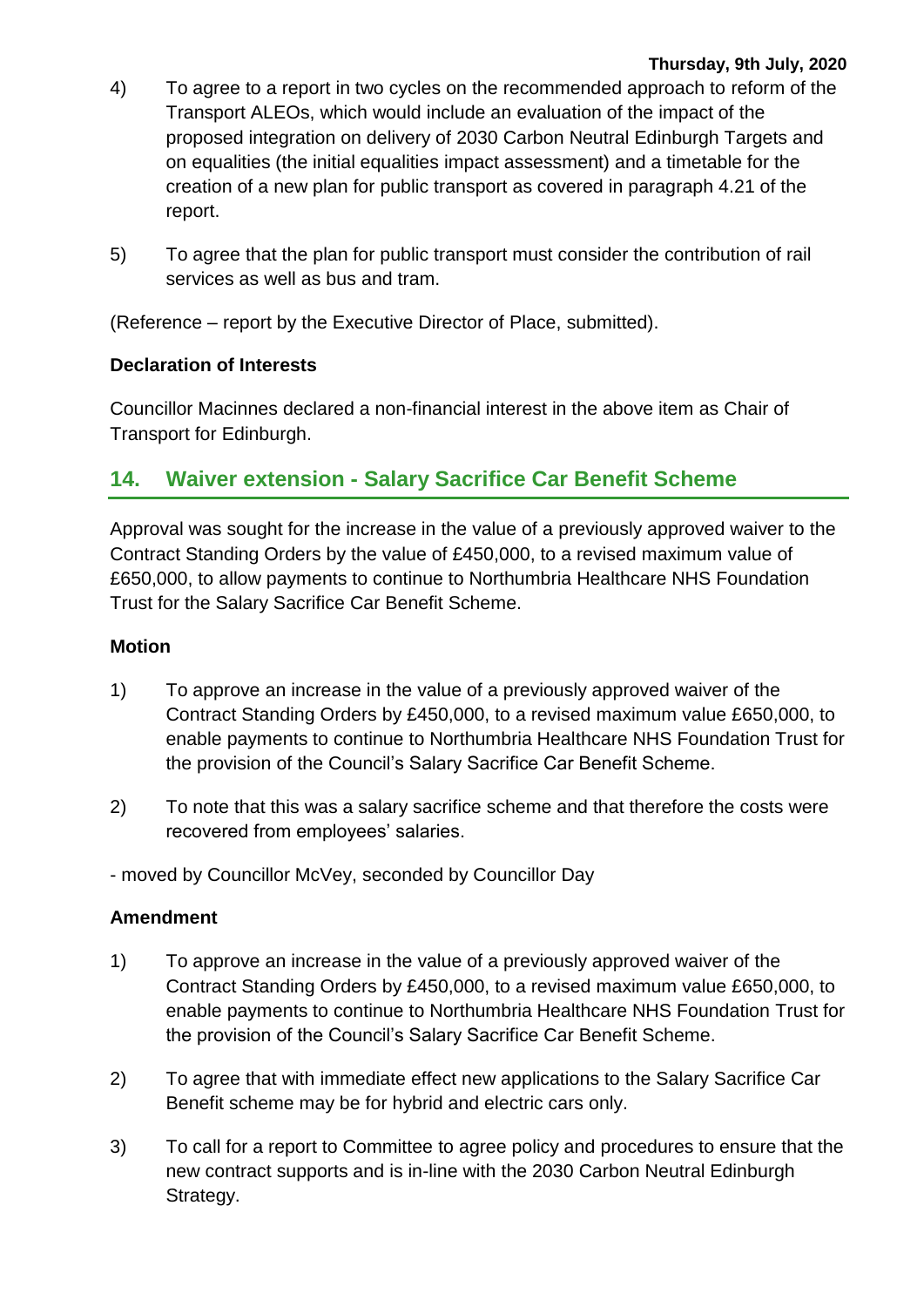- 4) To note that this was a salary sacrifice scheme and that therefore the costs were recovered from employees' salaries.
- moved by Councillor Main, seconded by Councillor Staniforth

In accordance with Standing Order 19(12), the amendment was adjusted and accepted as an addendum to the motion.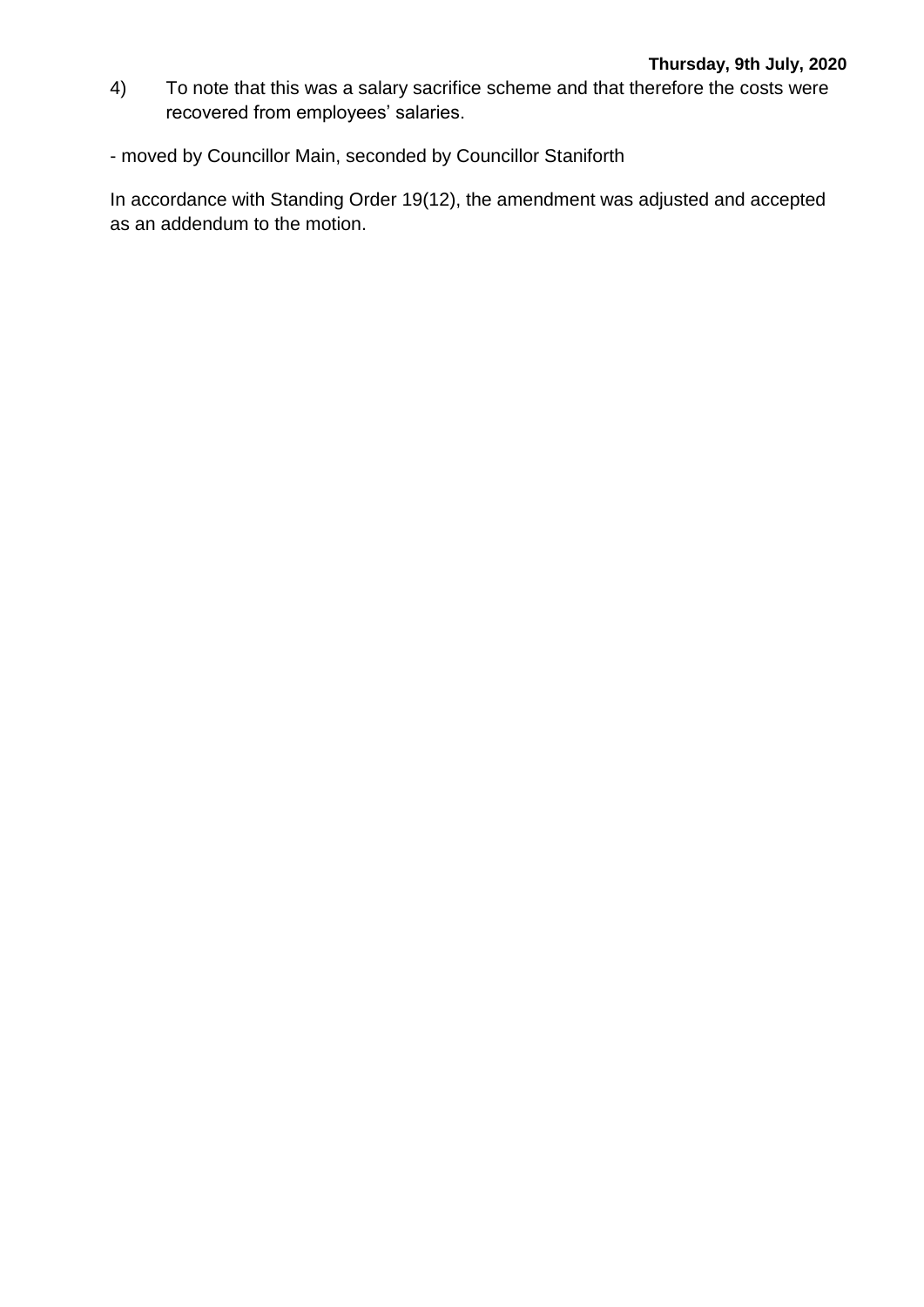# **Decision**

To approve the following adjusted motion by Councillor McVey:

- 1) To approve an increase in the value of a previously approved waiver of the Contract Standing Orders by £450,000, to a revised maximum value £650,000, to enable payments to continue to Northumbria Healthcare NHS Foundation Trust for the provision of the Council's Salary Sacrifice Car Benefit Scheme.
- 2) To note that this was a salary sacrifice scheme and that therefore the costs were recovered from employees' salaries.
- 3) To agree the procurement report in November 2020 would include policy and procedures to ensure that the new contract supports and was in-line with the 2030 Carbon Neutral Edinburgh Strategy.

(Reference – report by the Executive Director of Resources, submitted).

# **15. Award of Security Services Contract**

Approval was sought to award a contract for Security Services to G4S Secure Solutions (UK) Limited to commence on 1 October 2020 for an initial period of two years, with two further optional 12 month extensions, at a total estimated value of £7,025,602.

#### **Decision**

- 1) To approve the award of a contract for Security Services to G4S Secure Solutions (UK) Limited.
- 2) To approve the commencement of the contract on 1 October 2020 for an initial period of two years, with two further optional 12-month extensions, at an estimated total value of £7,025,602.

(Reference – report by the Executive Director of Resources, submitted).

# **16. COVID-19 Impact on Council Procurement Activity**

Details were provided on the impact the COVID-19 pandemic had had on the Council's procurement activity and the actions and control measures which had been taken to support existing and new contracting requirements, and in turn mitigated the associated risk to Council services and other project initiatives.

#### **Decision**

To note the impact the COVID-19 pandemic had had on the Council's procurement activity, and the actions and control measures which had been taken to support existing and new contracting requirements, and in turn mitigated the associated risk to Council services and other project initiatives.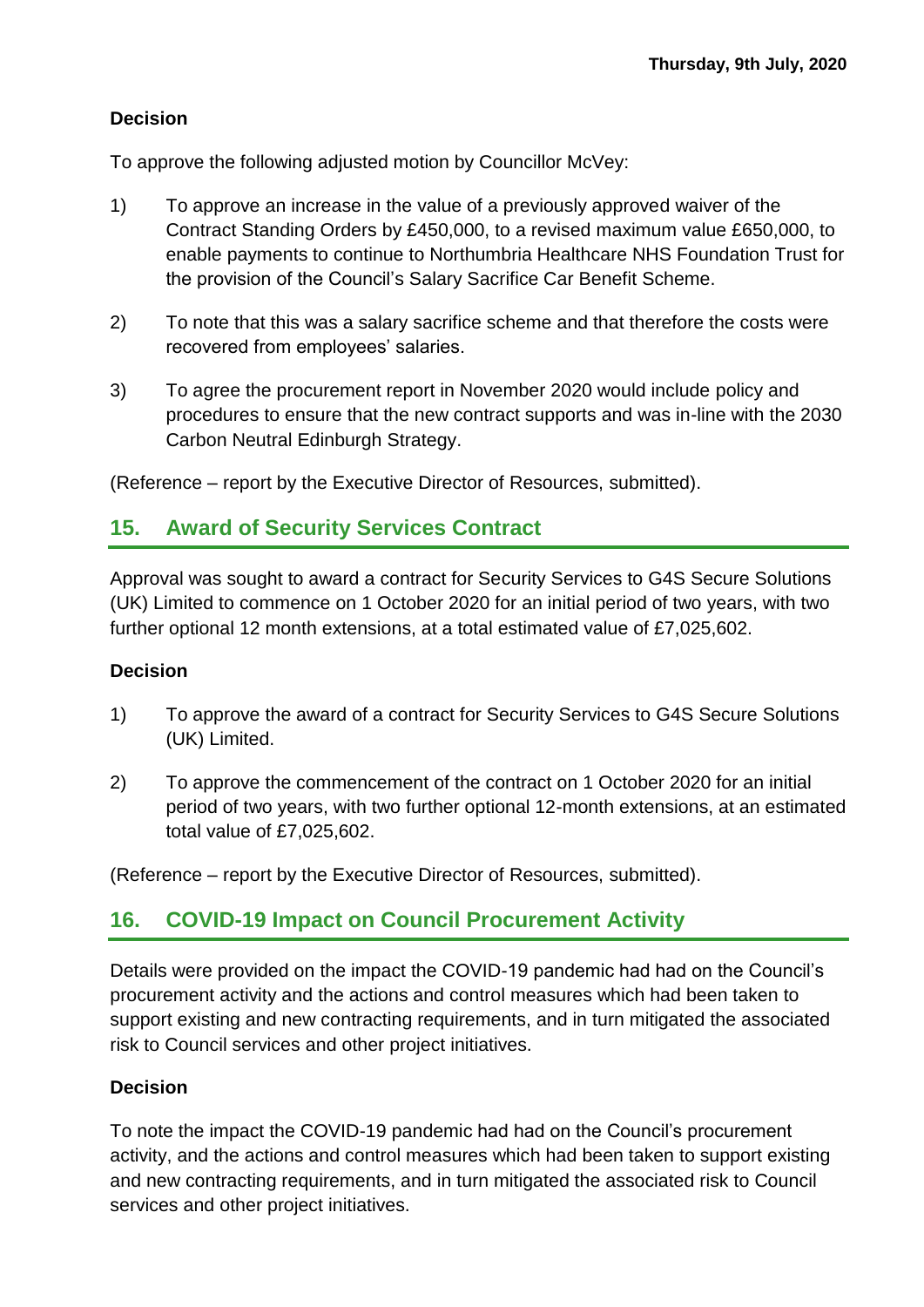(Reference – report by the Executive Director of Resources, submitted).